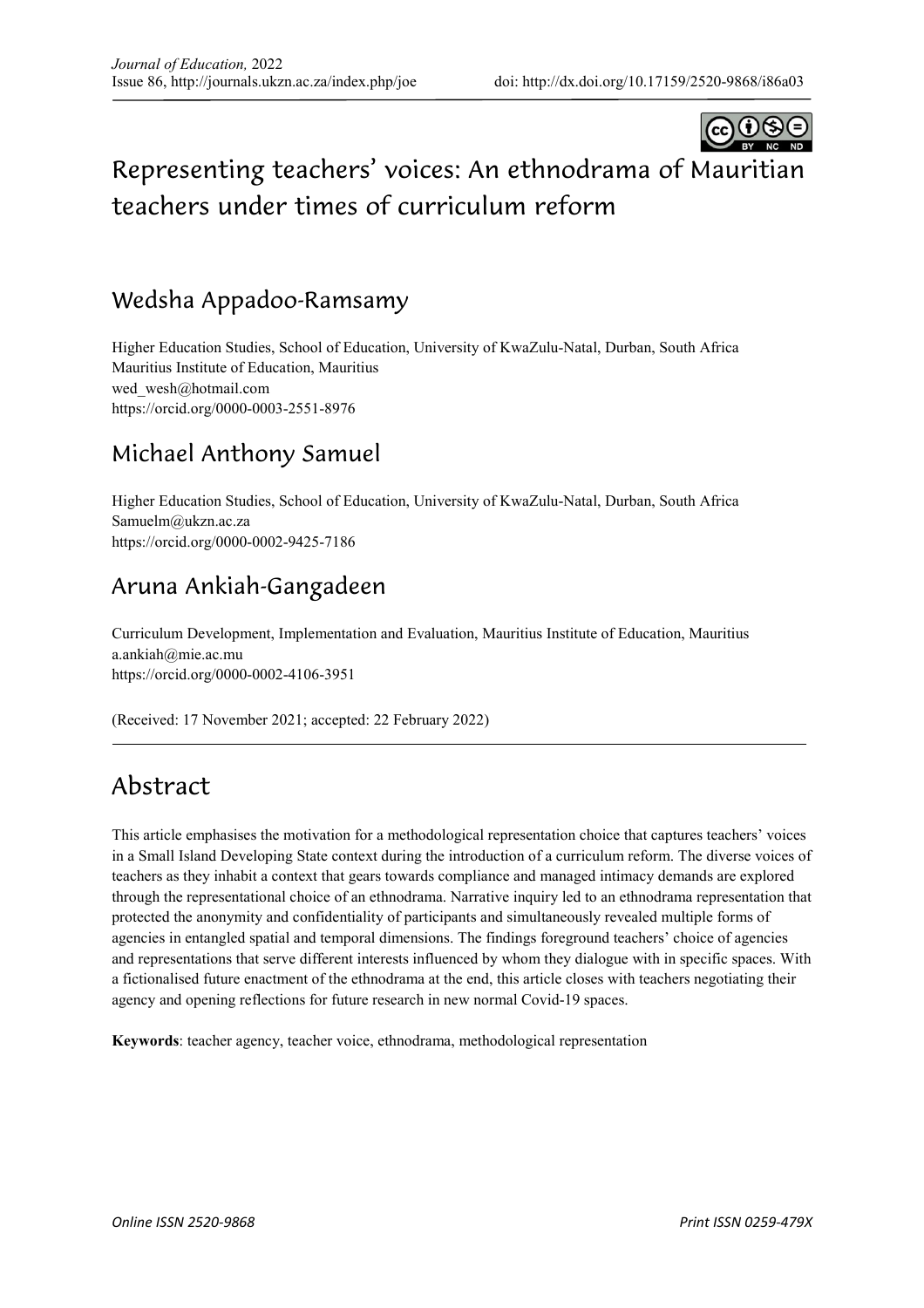Maya: But are all of these policy documents not the same? Why read these bulky documents? Sorry, but if you were working at my school—a school that emphasises work, work, and work—you'd know that it's a waste of time to read these! I have more important things to do! (Appadoo-Ramsamy, 2021, p. 117)

### Introduction: Teacher agency under scrutiny

Hearing teachers' voices is a recurring interest in recent research literature. This concern to present the worldviews of teachers, to hear their interpretations of their contextual spaces, and delve into their work challenges and opportunities is perhaps a response to the declining status and lack of respect from the general public about the daily trials facing the teaching profession, globally (Jansen & Farmer-Philips, 2021). Researchers have become conscious of their responsibility to present these silenced voices (Biesta et al., 2017; Singh-Pillay & Samuel, 2017). A notable trend within present research is a celebration of teachers' voices with an emphasis on the influence of external ecological forces on their choices and enactment of agency. Furthermore, this research agenda tends to explore an interpretation of teacher agency within the struggle for political voice in macro-systemic environments either in large democracies within oppressive regimes, or in institutional spaces that cast teachers as servile technicians of other agendas (Pantić, 2015; Ryder et al., 2018; Toom et al., 2015). This research trend, whilst affirming teachers' voices, unfortunately reinforces the caricaturing of teachers as agents of others rather than as autonomous decision-makers (Oolbekkink-Marchand et al., 2017; Tao & Gao, 2017; Themane & Thobejane, 2018). Teachers are perhaps unintentionally depicted as struggling s/heroes without internal, individual, agentic capacities.

Additionally, a feature of this "affirmative research" trend is that it tends to ignore whole groups of teachers who are not usually in the foreground of world attention, namely, those in Small Island Developing States (SIDS). Small contexts are afforded scant attention in mainstream research. Moreover, the relationship between the smaller contexts and their broader global, larger contexts is not adequately dealt with in teacher development literature. This article redresses that gap and aims to trigger questions about how researchers choose to engage with the representation of their teacher participants' voices. Rather than foreground propositional content about how teachers activate their agency (Appadoo-Ramsamy, 2021), this article highlights how researchers choose to represent their findings and accent the voices of the participants from the field. The article focuses on a methodological agenda exploring the role of researchers in the representation of silencing or foregrounding their research participants' voices. Two central questions underpin this exploration:

- Are researchers complicit with the agenda of downgrading teachers' complex presence and operational participation in their worlds?
- Do researchers underplay the complexity of being a professional teacher while constructing their research reports?

The article argues that the representational messaging that accompanies research depictions from the field is as much a part of the broadening of *listening complexly* to the voice of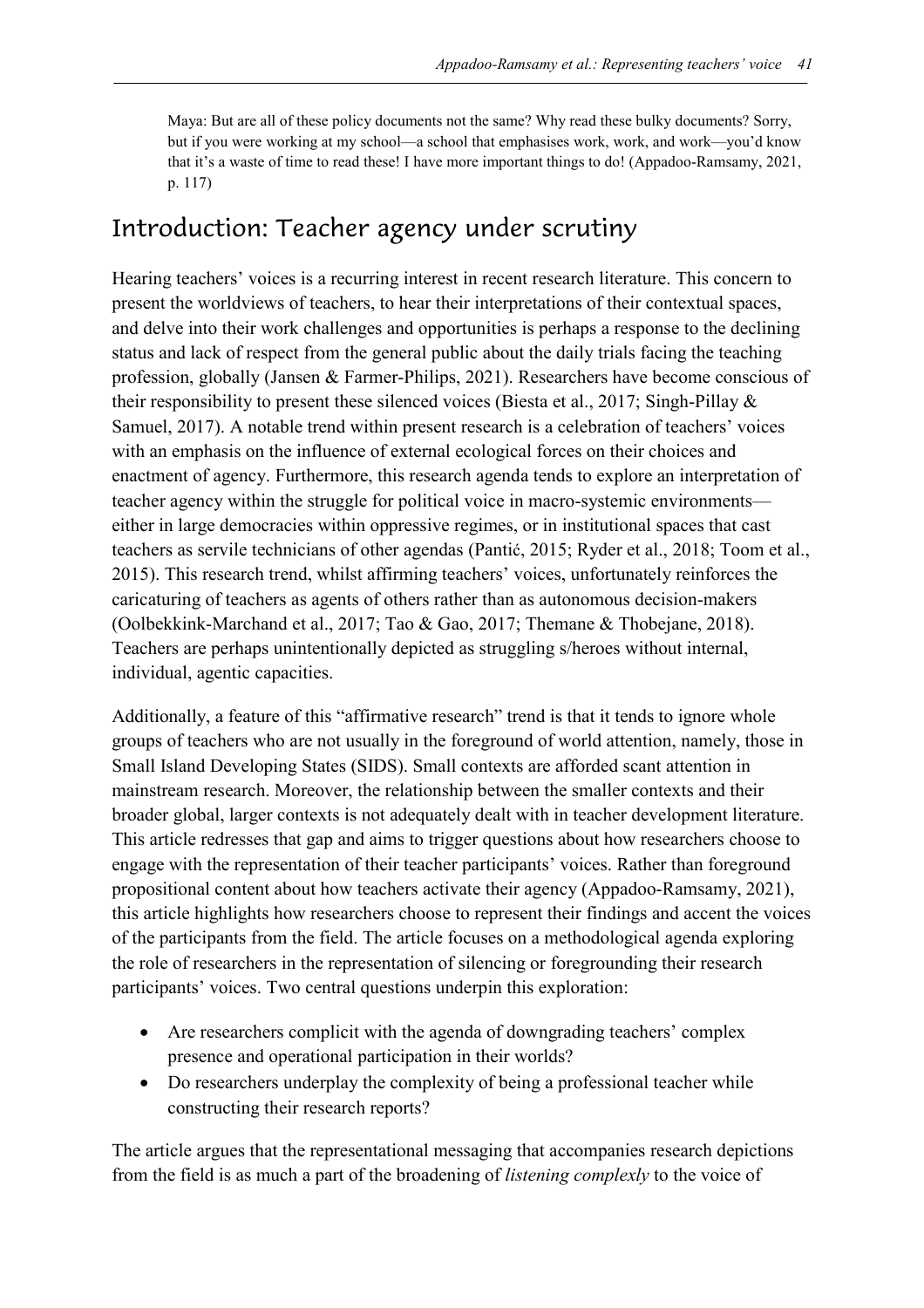teachers. How we tell the stories of the teachers (*representation*) is as important as what stories need to be told (*the propositional content*).

The specific milieu within which this reflection is conducted looks at the spaces where teachers of one SIDS context were being drawn into the agenda of implementing a national curriculum reform in which they had limited direct influence. The observations made in this article emanate from a study of teacher agency in Mauritius (Appadoo-Ramsamy, 2021). As the reform was being introduced, a multiplicity of teacher voices expressed their fear of embracing something new, and their confusion or enthusiasm regarding a changing structure. The purpose of this study was anchored in understanding the phenomenon of teacher agency as interpreted and exercised in varied ways by teachers. An interpretivist paradigm was adopted alongside life history and narrative inquiry in order to prioritise teachers' voices and experiences. The voices and agency of teachers surfacing during data production revealed the complexity of teacher agency within shifting temporal and spatial dimensions. To capture the entangled forms of agency in embedded spaces, an ethnodrama was chosen as mode of representation. Merging the researcher and participant voices in this mode of representation, the ethnodrama captured the nuances of experiences and agency in a SIDS where teachers' voices were consciously or unconsciously stifled in some spaces. The ethnodrama provided an opportunity to reflect on where and how the suppressed voices of teachers became active.

This article will first outline the shifting traditions of SIDS research, noting the specific cultural context of the Mauritian society. The contestable view of managing intimacy within small contexts is explored here. Secondly, the article outlines the motivation for the methodological construction of an ethnodrama to include the diverse, contradictory, and complex voices of teachers in this space. The third section reveals the entangled nature of teacher agency in voice and representation in varied spaces. The argument reinforces teachers as agentically choosing their representation of themselves to serve different interests to varying audiences and for different purposes. The article closes with a fictionalised future enactment of teachers in new evolving circumstances in a Covid-19 pandemic context. This constitutes projections beyond the earlier terms of reference of the original study (Appadoo-Ramsamy, 2021) but opens reflections about how to conduct research in new normal spaces. Like Maya, one of the emblematic teacher's voices of the ethnodrama depicted in the epigraph to this article, much work has to be done and perhaps the fetish with policy prescriptions is only one force of influence on teachers' agency and action.

# Researching Small Island Developing States

Within traditions of qualitative inquiry, the unique nature of a data production site is considered as having significant influence on the nature of the data yielded. The smallness of the location of Mauritius offered new ways of looking at teacher agency. After analysing the raw data, the complexity of teachers' personal and professional experiences and spaces as entangled within the context of the reform initiatives being introduced was revealed. Challenges arose about the choice of framing to represent the specific research study and its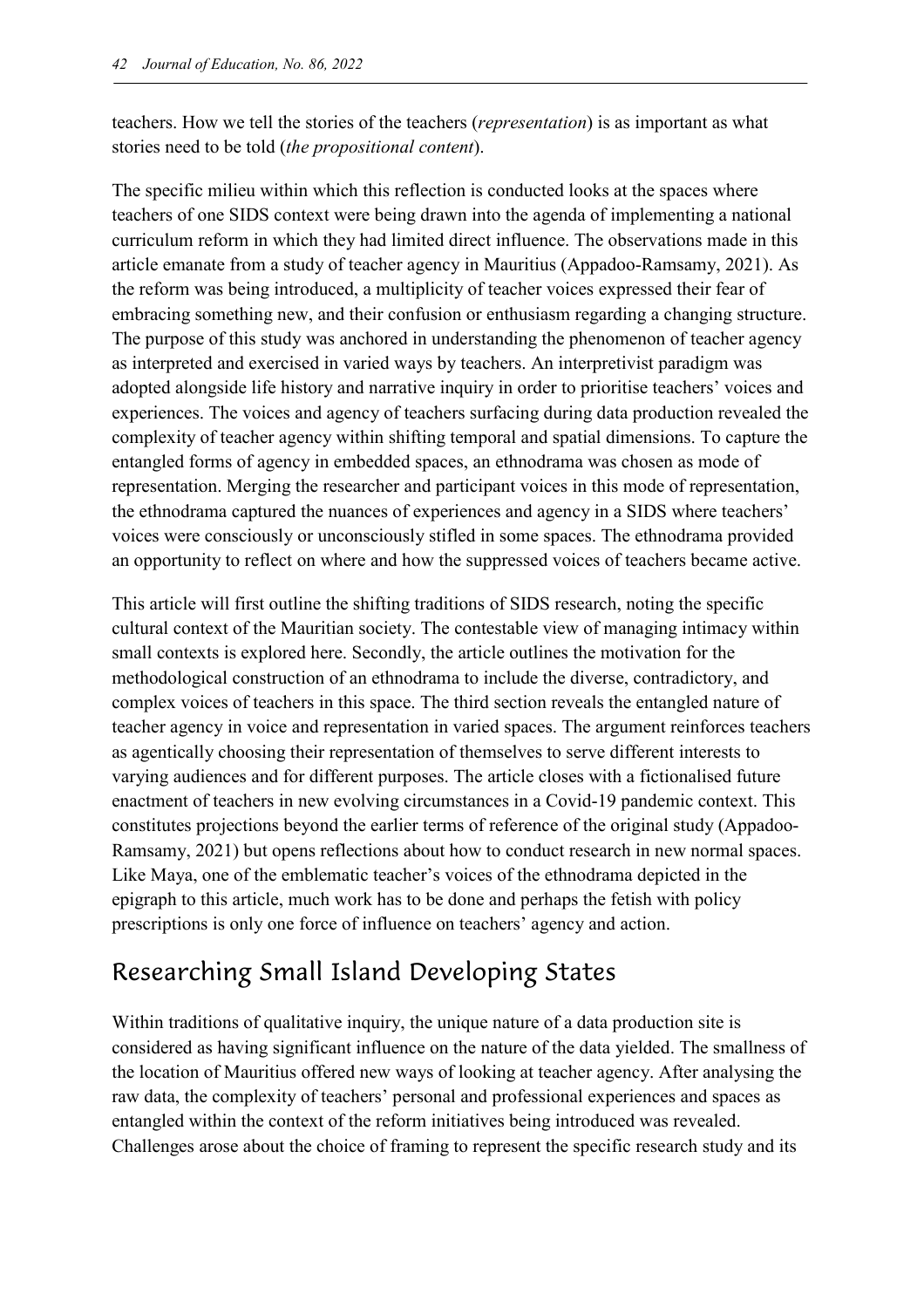context. Furthermore, one had to acknowledge that SIDS research trends too, have been undergoing recognisable shifts in research emphases.

SIDS have been theorised as a group of small islands with "similar characteristics" (Crossley, 2016, p. 10) such as the need to improve access to education and the quality of education, or even the need to tackle economic vulnerabilities. SIDS was conceptualised differently across three generations of research traditions (Mariaye, 2016). The first-generation approach to researching SIDS contexts emphasised demographical features of smallness and vulnerabilities because of geographic, environmental, and economic isolation—categorising SIDS as marginalised communities with little to offer the wider world of research. The second generational research tradition further accented deficiencies in relation to larger and advanced social systems, suggesting that research from these contexts was confined to imitating traditions developed elsewhere. The third, affirmatory generative approach was directed towards the distinctiveness and strengths of small states*.* These research trends about how to frame the agenda of SIDS research itself may influence how researchers choose to depict teachers' conceptions of agency differently. For instance, the emphasis on marginalisation and deficiencies during the first and second generational research may indicate an inferiority position of submissiveness and lack of confidence whereby teachers follow policy unquestioningly. Meanwhile, the emphasis on strengths during the third SIDS generation may trigger questions about policy implementation and the need to prioritise the uniqueness of the nation during policy-making and implementation.

This article aims to contribute to research within the third generation SIDS research agenda that highlights the need to explore the nuances and complexity of "lived experiences of SIDS institutions, individual and nations, and their collaborating partners" (Mariaye, 2016, p. 15). Furthermore, the agenda is influenced by a need to hear the silenced voice in complex and contradictory ways and offer interpretations of creative and imaginative research approaches that span beyond SIDS contexts. The site of data production was Mauritius, a SIDS with a 1.3 million population and a relatively rapidly changing contextual educational policy landscape that is responsive to shifts in local and global discourses about curriculum reform and the professional development of teachers to sustain these transformation agendas. Mauritius becomes a researchable laboratory where smallness can enable bigger states to better understand macro issues as teachers negotiate their roles and agency within a layered spatial and temporal space with nationalistic agendas, colonial heritage, global recognition, and evolving cultural trends such as digitalisation.

#### The Mauritian sociocultural context: Managed intimacy and portrayal of technicians of compliance

This article draws from a broader study that reviewed how teachers came to assert their conceptions of agency in contexts that were largely expecting teachers to be compliant public servants of state agendas (Appadoo-Ramsamy, 2021). Indeed, what was revealed during the data production was the impact of relational and entangled spaces on teacher-participants' representation of their voices in public and private spaces. For instance, teacher-participants demonstrated a constant need to reinforce compliance to national state agendas. However, at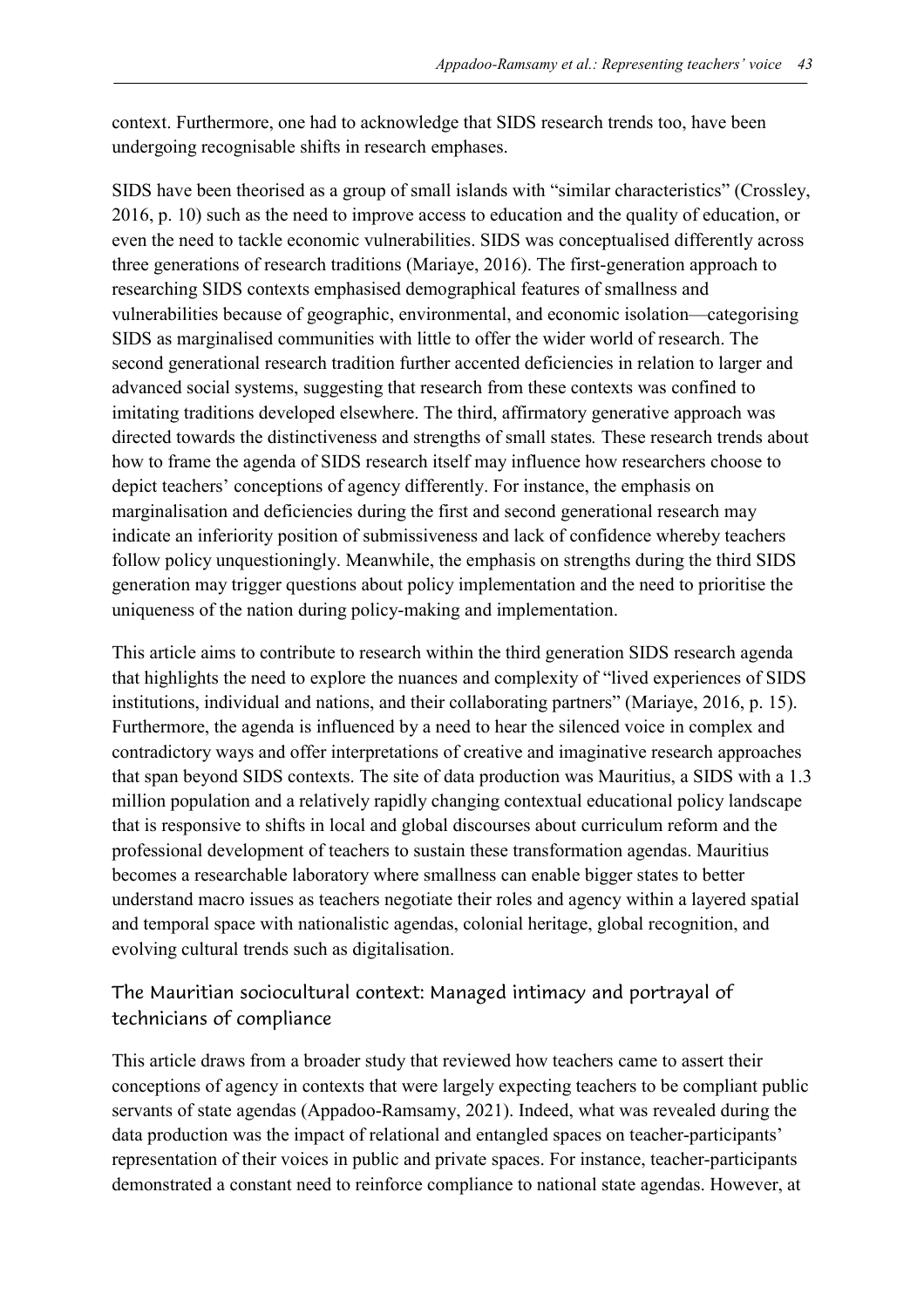other times, these same teachers showed manifestations of rebelliousness. Bray (2020) offered a possible explanation: that there is a deeply rooted Mauritian cultural practice that does not question officialised systems. Drawing on Lowenthal's concept of *managed intimacy,* he commented:

Small state inhabitants learn to get along . . . with folk they would know in myriad contexts over their whole lives. To enable the social mechanism to function without undue stress, they minimise and mitigate over conflicts. They become experts at muting hostility deferring their own views and containing disagreement and avoid dispute in the interest of stability and compromise. (Lowenthal, 1987, as quoted in Bray, 1991, p. 512)

Regarding this politeness culture, Samuel and Mariaye (2016) observed from their studies of shifting historical trends in teacher education in Mauritius, that managed intimacy contributes to a stifling of the voices of teacher-participants who suppress their views and agency in public spaces. Researching teacher voice in such SIDS contexts becomes a problematic endeavour because teacher talk diverges in contradictory and complex ways: altered voices surface in public spaces (such as the public classroom) and in private spaces (such as professional peer reflections in the privacy of staff rooms or with peers during professional workshops). These submerged contextual voices should be read against a common assumption of the general public that Mauritian teachers are seemingly passive. By contrast, teachers in their more private worlds—as depicted by the study's data (Appadoo-Ramsamy, 2021)—assert a more critical interpretation of their institutions and the wider education schooling system. This raises questions about why teachers choose to present themselves in public spaces in the way they do. It may be argued that, in public spaces, teachers consciously choose to project themselves as victims of a highhanded autocratic regime with limited involvement in national policy-making.

Despite their critique of the official system of education, or overt critique of national examinations-driven school cultures, teachers are nevertheless fully engaged in exercising their roles as implementers of the state's official curriculum. It appears that teachers represent an entanglement of many kinds of agencies, exercising different layers of agentic actions at different points, spaces, and with varied audiences. For example, their verbal resistance to adopting an informational digitalised mode of delivery for the new state curriculum was counteracted by their noted creative practical uses of digital platforms (hardware and software) in their own classrooms.

#### Drawing on a theoretical framing to guide methodological representation

Representing this managed intimacy in the varying spaces inhabited by the teacherparticipant became a challenging task for the lead researcher (Wedsha Appadoo-Ramsamy) whose initial intention was to tell the stories of the teachers' engagement with curriculum reform in a rapidly changing educational policy environment. Narrative inquiry had been chosen to capture the data from interviews conducted with a range of practising teachers. Drawing on the traditions of life history research to tell the stories of teachers' lives in their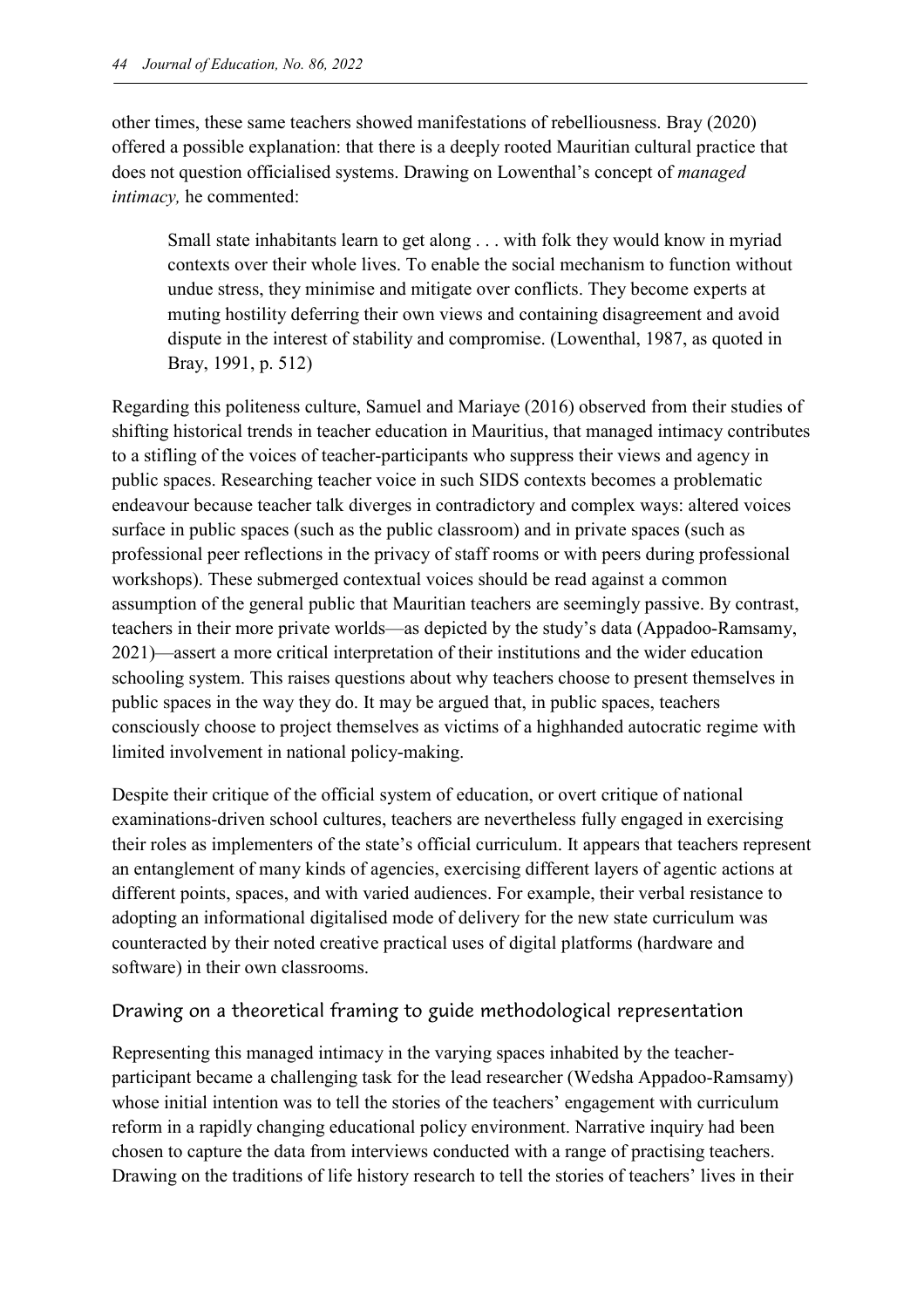specific contexts (Dhunpath & Samuel, 2009; Samuel, 2015), the study initially aimed to represent the data through biographical narratives, with an omniscient third-person narrator telling their personal stories (Creswell, 2009; Smith & Sparkes, 2012). But this mode of representation did not appear to capture the complex intertwining spatial and temporal spaces that gave rise to different types of teacher agency. For instance, it was observed that individual teachers defined themselves, not in isolation, but in relation to other members in their communal environments.

The research representation was guided by the overarching theoretical framework of the study, which challenged the limited conception of teacher agency as a simplistic and permanent feature of the character or trait of the individual teacher. Most research on teacher agency to date tends to emphasise particular conceptions of teacher agency as personalistic (Bandura, 2006), focusing on teachers' personal and professional experiences and how these experiences exert forces on teachers' choices and decisions in a changing macro-policy environment. For instance, agency is conceptualised as emanating from personal dimensions of self such as within home, family, and community spaces (Pappa et al., 2017; Priestley et al., 2015; Ryder et al., 2018). These research studies constructed agency as a direct outcome of influences at home, teaching strategies of one's teacher, or personal motivation for promotion. However, studies are also showing that professional terrains and institutional spaces exert a dominant force on teacher agency (Oolbekkink-Marchand et al., 2017; Ryder et al., 2018; Themane & Thobejane, 2018). Moreover, these spaces are fluid and evolving (Fullan, 2013; Samuel, 2008; Singh-Pillay & Samuel, 2017). Recent studies on teacher agency have adopted a case study methodological approach to produce data that emphasise the contextual specificities of the phenomenon (Mitchell, 2016; Oolbekkink-Marchand et al., 2017; Themane & Thobejane, 2018; Tran, 2018). However, these case studies are mostly limited to the micro-institutional spaces*.* The interlinks between the micro-contextual worlds and the broader systemic forces activating a growing performativity culture are underreported. The choice of narrative inquiry in the study reported on was made to capture nuances between macro-global and micro-institutional spaces, and how teachers straddled these multiple contexts. Constructing narratives became a three-dimensional affair of depicting shifting personal experiences and practices of teachers, alongside microinstitutional and macro-national/global landscapes (Clandinin, 2013). The nuances and influences of changing contexts within spatial and temporal dimensions also surfaced during data production. Teachers in the study revealed their entanglement in multiple spaces. These spaces were also shifting over time under the influence of new forces. Consequently, what emerged as dominant in a descriptive analysis of the transcripts drawn from the field was the centrality of different types of spaces that were part of a teacher's reality—personal spaces, the school environment, professional meeting spaces during professional development programmes, staffrooms, and classrooms. For instance, in Mauritius, many teachers provide tuition in a private space, such as their homes, after school hours. This operation is not regulated by the ministry. This phenomenon was described by Bray (2020) as a culture deeply rooted in the Mauritian society. Despite many attempts by the official departmental structures to regulate private tutoring by public-paid practising teachers, or restrict the use of public school spaces to exercise this practice, the phenomenon of private tutoring endures.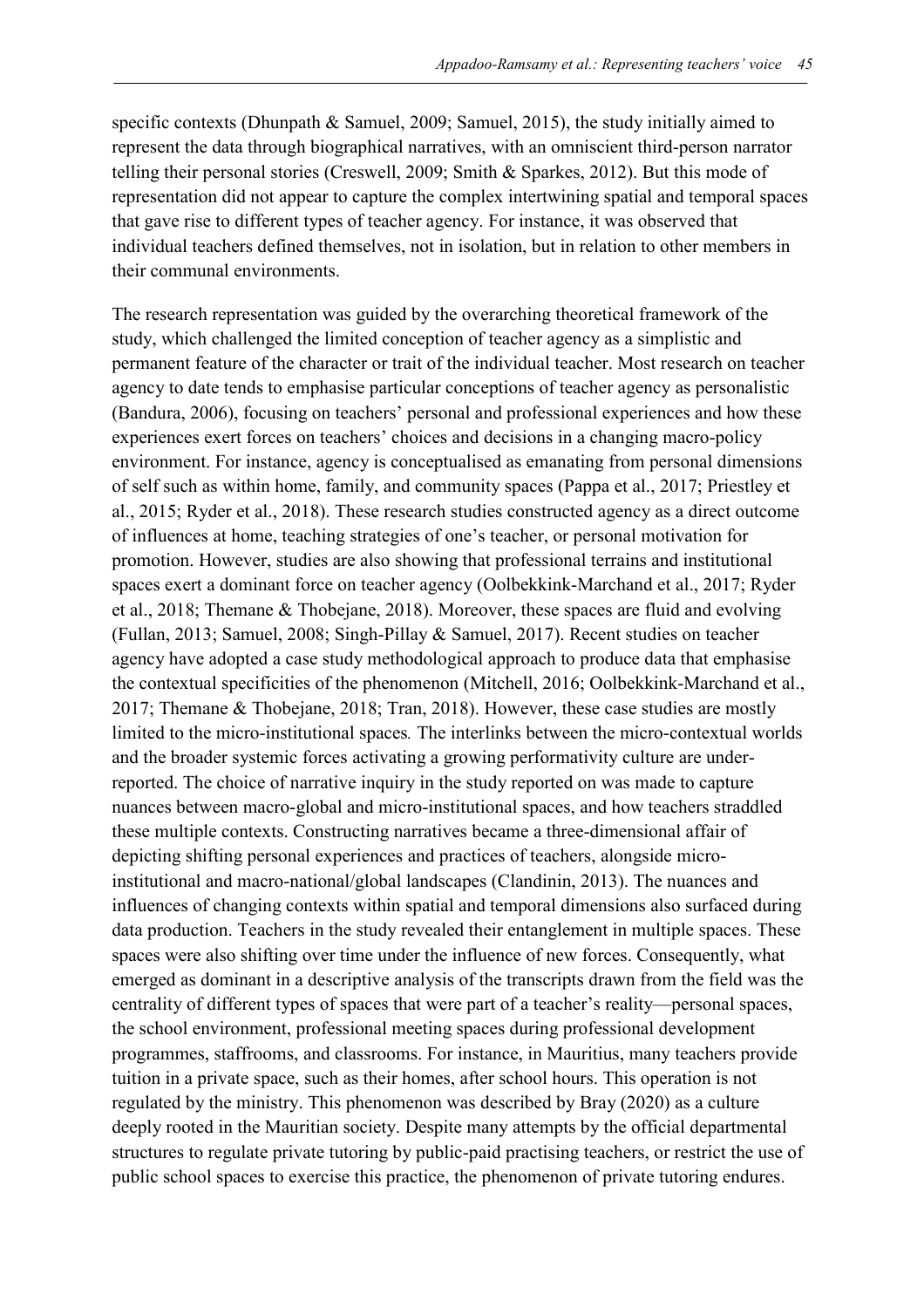Teachers dominate that space with their chosen teaching strategies and selected teaching tools. Parents, moreover, interpret this "shadow education" system as enhancing the potential of their children's success in the competitive exit schooling certificate examinations (Bray, 2020). While this private space was not observed during the study, the interviews revealed the dominance of the space and the types of agency emanating from this unregulated space, at times, differed from those they exercised at school in a space regulated by policy and the school management. While these spaces were deemed to be significant aspects of the representation, it was difficult to represent them in biographies or autobiographies. The fieldwork showed that teachers' conceptions of agency were both relational (to context, time, and space) and dialogical (in relation to participants and co-collaborators).

Another challenge in the choice of representation of the fieldwork arose with guaranteeing the anonymity of the participants. Within a small context of about 400 schools and a generally well-known schooling community, this proved to be tricky despite using pseudonyms. The participants, who were subject teachers, met regularly during professional workshops or in managing the national/international examinations. Particular school characteristics could lead to schools being easily identified because of public knowledge of differing schools. It thus became clear that the choice of a methodological representation should resolve ethical challenges to protect the anonymity of participants and reduce their vulnerability and exposure. It would reassure them that they would not be targeted for being assertive or refusing to abide by the state agenda.

The data revealed complex embedded forms of agency emanating from different spaces inhabited by an individual teacher-participant. Consequently, capturing the nuances that explained the different types of entangled agency became daunting. An ethnodrama was therefore chosen as a methodological representation to resolve these issues.

## Selecting a methodological representation

Representation of participants' narratives is at the core of narrative inquiry and helps explore themes related to the phenomenon under study (Ely, 2007; Mattingly, 2007). The process of representing participants' stories involved revisiting transcripts and field notes (Polkinghorne, 1995). The first attention to validating the teacher participants' voices was established via the transcripts of their interviews being sent back to them for member checking. This provided an opportunity for participants to confirm their responses to the interviewee/researcher's questions. Additionally, the representation should be an authentic interpretation and construction of the participants' complex life stories (Germeten, 2013). Therefore, selecting the right form of narrative is a crucial analytical component to aptly depict multiple layers of participants' stories, the spaces they inhabit, and how they choose to represent themselves. Reflections on the mode of representation thus led to choosing the dramatic representation (Ely, 2007; Mattingly, 2007) through which teacher-participants could be fictionalised as emblematic, anonymous characters who would realistically mirror their storied landscapes and experiences in a context of change. The drama format comprised temporal and spatial dimensions as the acts moved from one moment in time to another, and as characters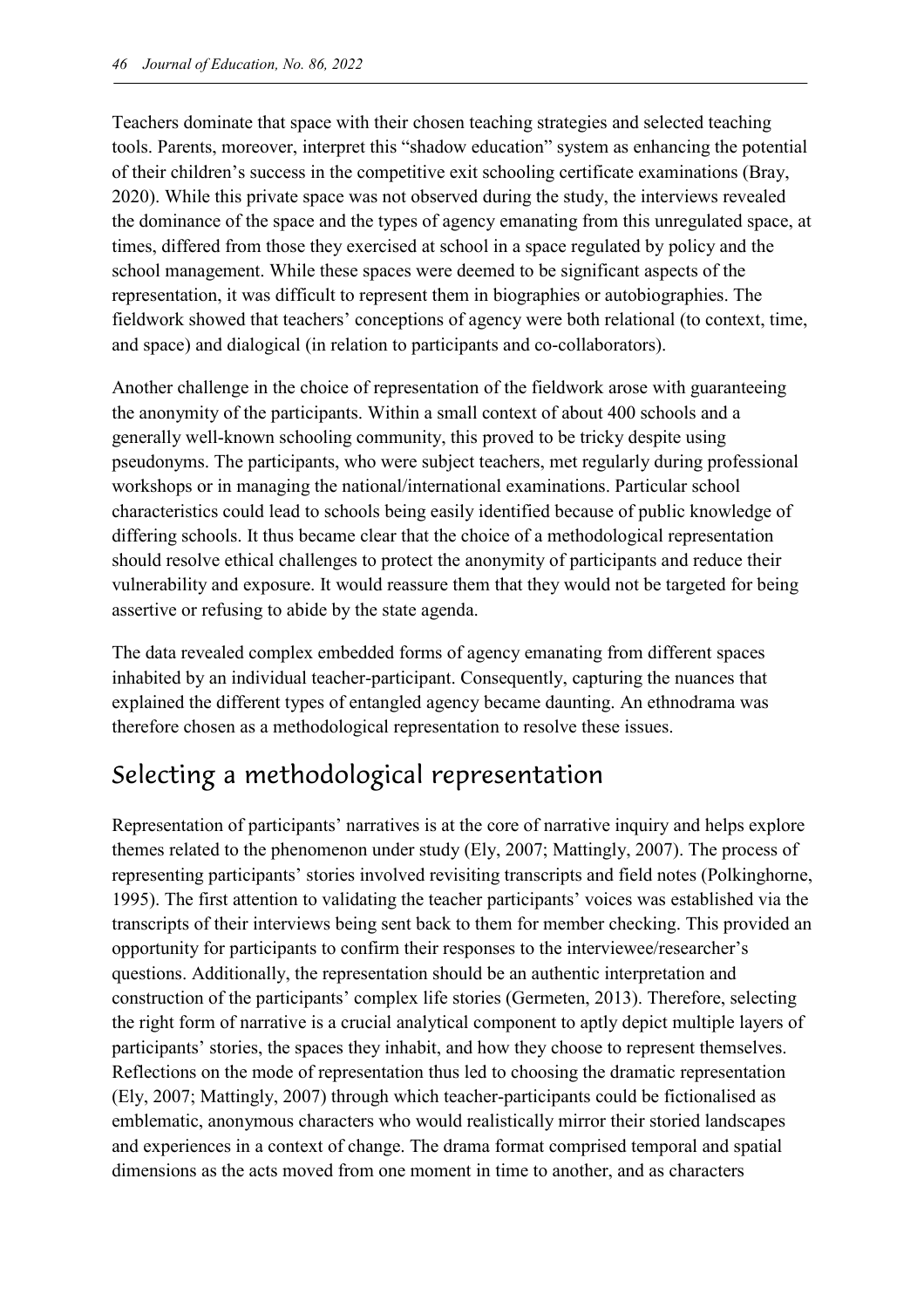reflected on past, present, and future dimensions related to their experiences. This multilayered representation provided a detailed ethnographic depiction of individuals in varied times, spaces, and contexts, interacting with different interlocutors. Each dramatic moment captured a fuller insight into the voices of the teacher participants embedding simultaneously their multi-facetted, coherent, and contradictory elements.

#### Constructing the ethnodrama, and its analysis

Drawing on the data set from the study fieldwork, the ethnodrama involved the scripted dramatic representation of interview transcripts (Saldaña, 2003, 2011), fieldnotes, observations (Davis, 2018; Saldaña, 2008), and other forms of data produced during qualitative narrative research. This form of representation is perceived as an attempt to move away from traditional research reports (Davis, 2018; Gallagher, 2007) to include nuanced data with regard to participants' experiences.

Constructing the ethnodrama script is a challenging process that includes a priori and thematic analysis of data generated in the quest of representing a narrative close to lived experiences. During a first level of analysis, thematic categories of forces influencing agency emanated from a priori categories of forces identified in the existing literature review. However, a further process of refining analytical processing included developing codes and categories emerging from the data with minimal a priori expectations (Corbin & Strauss, 2008; Freeman, 1996). Following the principles of a grounded theory approach to analysis (Corbin & Strauss, 2008; Freeman, 1996), the codes and categories were assembled in a dataled, field-sensitive generation of abstraction into themes that explored the phenomenon of the study.

For the last act of the ethnodrama, the original literature and theoretical framework about teacher agency was temporarily suspended in order to resist theory-led analysis and the confirmation of predetermined categories (McAdams, 2012). This comparative engagement between the fieldwork and the original framing lens of the study thus was constituted as a dialogical, iterative, and ever-expanding form of understanding the phenomenon.

The drama was named *The Cockroach*, a title that was inspired by a poem that many participants had referred to during data collection.

#### **The Cockroach**

I watched a giant cockroach start to pace, Skirting a ball of dust that rode the floor. At first he seemed quite satisfied to trace A path between the wainscot and the door, But soon he turned to jog in crooked rings, Circling the rusty table leg and back, And flipping right over to scratch his wings— As if the victim of a mild attack Of restlessness that worsened over time.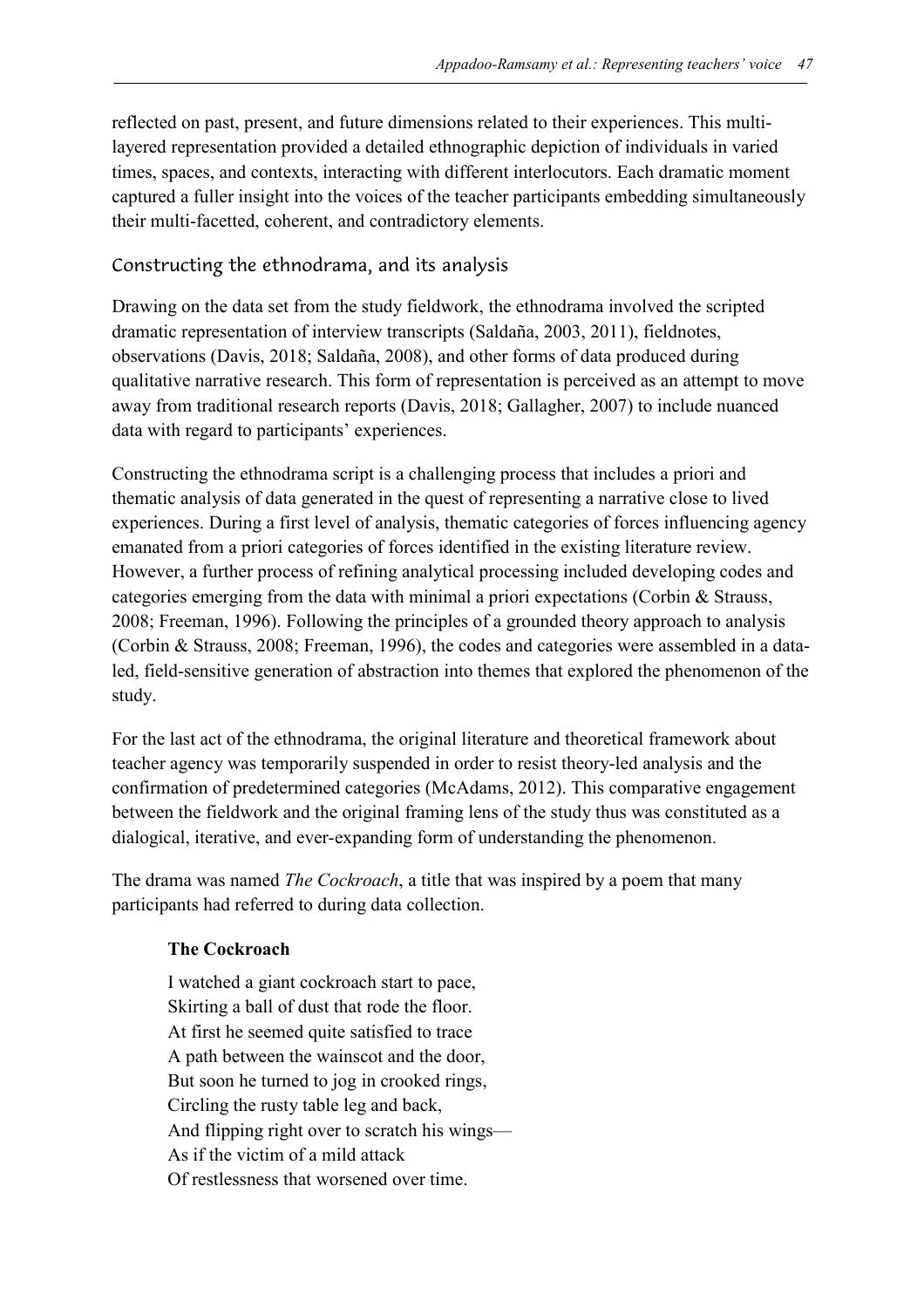After a while, he climbed an open shelf And stopped. He looked uncertain where to go. Was this due payment for some vicious crime A former life had led to? I don't know, Except I thought I recognised myself. (Halligan, 2005, p. 171)

The participants identified with this poem in which the cockroach is confused, experiencing a sudden change, and also unconsciously trapped in repetitive behaviour. Moreover, the title reflects the disruption the teachers underwent—at the levels of teaching practices, beliefs, and even conceptions of professional identity—while exercising agency in changing times.

This constructed ethnodrama, *The Cockroach*, constituted a representation of a narrativised record, which Polkinghorne (1995) in her seminal article referred to as a narrative analysis of the fieldwork data. However, after this first representation of an analysis from the field, the ethnodrama was further analysed to abstract recurrent themes across this narrativised record. This latter form of analysis, Polkinghorne (1995) referred to as an analysis of the narratives (see also McCance et al., 2001; Smeyers & Verhesschen, 2001). The analysis of the multidimensional ethnodrama representation brought fresh illuminations (Clandinin, 2007), which revealed the complex interweaving ways in which agency is exercised in times of change.

These complex and entangled forms of agency emanating from a thematic analysis of the ethnodrama led to the choice of an analytical framework—Barad's (2007, 2010, 2014) theory of diffraction—to capture the diffractive multiple possibilities in which an individual may exercise agency. Barad's concept of diffraction captures the complexity of rooted beliefs, especially those countering a simplistic binary structure that orders life and experiences in terms of dichotomous opposites such as self/other, I/we, or black/white. In the same vein, Barad (2010) observed that the concepts of space and time cannot be understood and limited to continuity and homogeneity because there exist multiple possibilities of experiences (possibilities that transcend binary opposites). These possibilities are often intertwined and there is no clear demarcation between them. As Barad (2010) pointed out, "entanglements are not the intertwining of two (or more) states/entities/events, but a calling into question of the very nature of two-ness, and ultimately of one-ness as well" (p. 251) Therefore, she argued, there is a need to look at actions and experiences as part of deconstruction, de-continuity, and multiplicity. At the onset of the fieldwork, data gathering was guided by a theoretical lens that captured the coexistence of three identified types of agency: curriculum making (Lambert & Morgan, 2010; Priestley et al., 2012), deliverology (Ball et al., 2012; Kelly, 2008; Mitchell, 2016; Pring, 2013), and strategic mimicry (Mattson & Harley, 2003). However, the analysis of the ethnodrama revealed a coexisting multiplicity of agentic possibilities and this theory provided me with a lens to understand the multiplicity of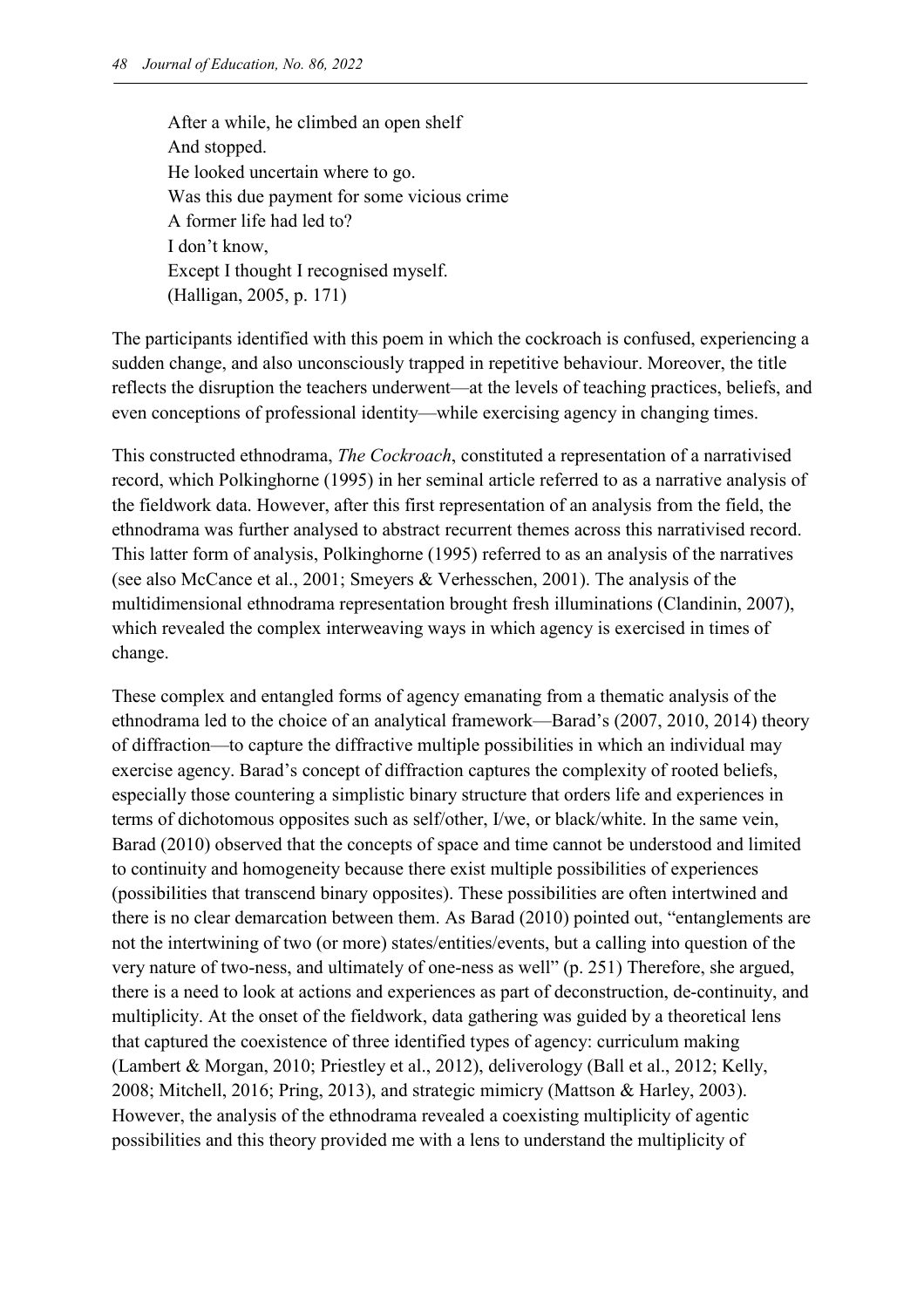agencies and how these different forms of agency coexist as teachers negotiate their professional selves in changing times.

Therefore, the ethnodrama, along with the chosen analytical framework, allowed the researcher to go beyond the dichotomous representation of agency as being either enabled or constrained.

#### The structure of the ethnodrama

The ethnodrama was structured in three acts, which revealed multiple agentic possibilities within different spaces. Act I constituted an introduction to the characters' macro-policy context. Policy documents and the standardised Mauritius Institute of Education (MIE) textbook were used as props to present the exploration of agency as an interaction between human (actors) and non-human (objects/texts) elements, thereby capturing the authenticity of teachers' experiences during the reform. The three fictionalised emblematic characters, Sara, Maya, and Veena, came from different types of schools (public and private schools). As teachers within a broader Mauritian educational landscape, they met at a workshop organised for English teachers at the MIE. In line with the reform orientation of new policy imperatives, the MIE, which is the sole teacher education institution in the country, was mandated to oversee the strategy of familiarising prospective implementers with the expectations of the new educational policy. The reform-related workshop was chosen as a common space where these three characters from different school realities met and shared their experiences and enactment of agency. The choice of the MIE as the location was significant because, during the data production phase, it emerged that many participants equated the reform with the MIE, especially given that the institution had produced the related documents and textbooks. Therefore, the location reflected the micro-policy context.

In Act II, as the setting shifted to an informal space, namely the canteen, the characters' discussion moved from the formalised macro-policy structures that enabled or constrained their agency to personal experiences that had moulded their professional selves. They shared, for instance, anecdotes of their student days and the influence of their family members or peer teachers. These anecdotes assisted in understanding teachers' professional identities and choices, which shift across time and space in relation to various sources of influence. The act foregrounded forces emanating from their micro-institutional spaces, suggesting that agency is a complex, nuanced, simultaneous interaction between macro, meso, and micro levels of engagement. By abstracting from the raw data produced in the field, this ethnodrama, like all narrative construction, constituted a level of analysis.

The micro-institutional spaces were highlighted in Act II, after which Act III comprised three scenes with the characters in their classrooms. This representation was constructed based on classroom observations, interviews, and informal conversations with the participants. The scenes juxtaposed contrasting classroom spaces in which the characters were seen enacting agency. In addition to the regulated classroom spaces of formal schooling environments, this act also presented the non-formal practices of private tutoring, which constitutes a parallel kind of schooling/educational system that sits alongside the formal regulated system. Ever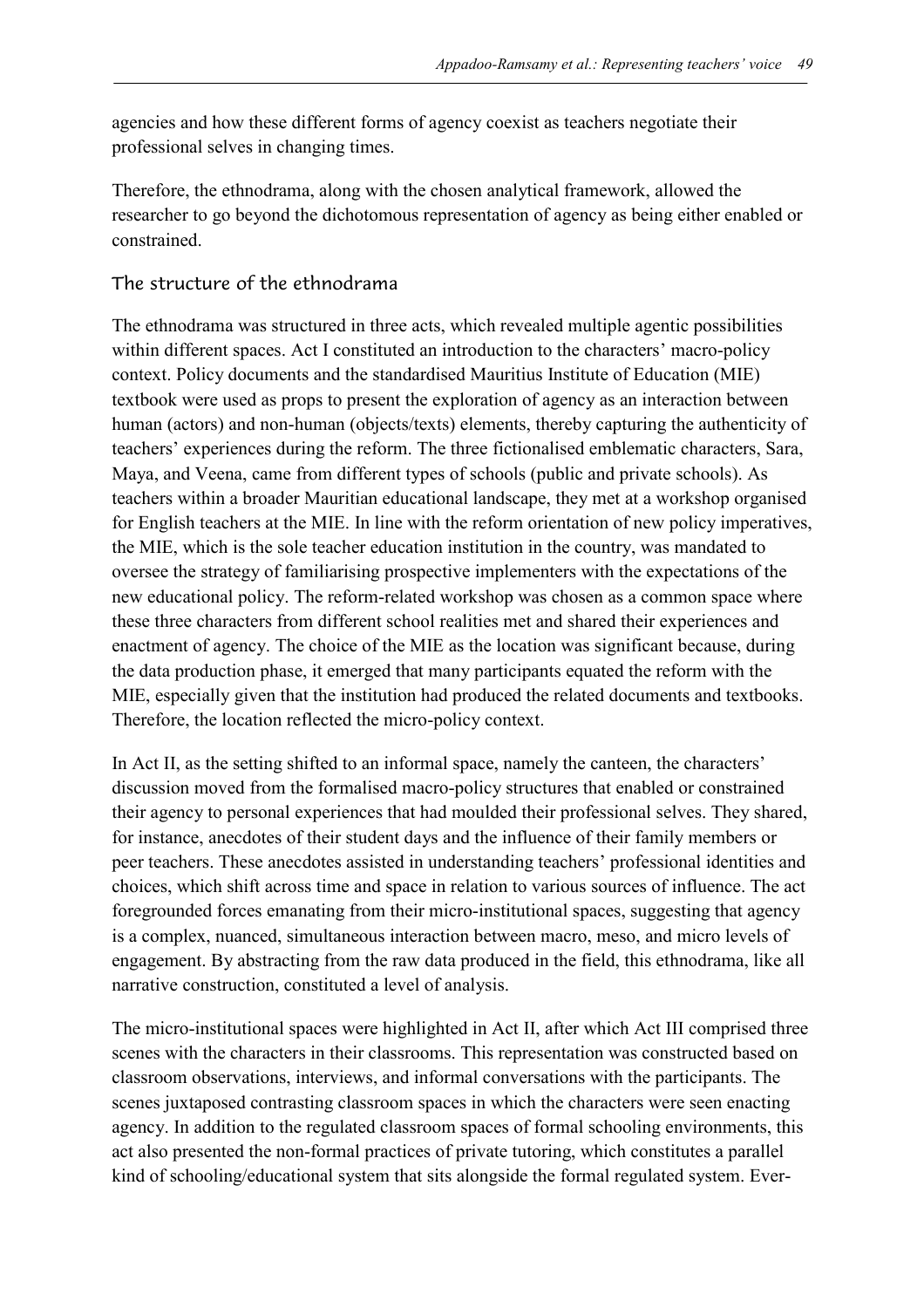present knowledge of the force of non-formal schooling emanated from data production where participants reflected on their own classroom practices being driven by the culture of performativity.

Including the voice of the researcher in the representation

Saldaña (2005) proposed different ways in which the researcher can be made part of the ethnodrama: as a leading character, the character's best friend, a chorus member, an offstage voice, an extra, or a servant. He added that, although reflexivity is an important component of qualitative research, the researcher "could detract from rather than add to the principal participants' stories" (Saldaña, 2005, p. 19). However, the researcher's significance in the coconstruction of narratives cannot be denied in narrative inquiry. As noted by Clandinin:

We are not objective inquirers. We are relational inquirers, attentive to the intersubjective, relational, embedded spaces in which lives are lived out. We do not stand metaphorically outside the inquiry but are part of the phenomenon under study. (2013, p. 24)

For the narrative inquirer, the positionality of the researcher is repeatedly redefined as the researcher comes to make sense of the world of those who are participating in their study. As part of the storied landscape, the researcher's narratives (and experiences) blend with those of the participants. Instead of reacting subjectively to participants' lived experiences, the lead researcher allowed herself to be disrupted—questioning her beliefs as an insider, and being more critical as she engaged in an analysis of the understanding of participants' stories. Rather than interpret these disruptions as negative, the listening researcher was more attentively engaging the entry and representation of the world of the teachers. The researcher, therefore, deliberately chose to be part of this drama as a disrupted choral voice offering a synthesis and reflection on emerging common themes. Act IV offered an evaluative analysis and acknowledged the researcher's role as simultaneously data producer and data analyser in this representational product. In this act, the characters—Wedsha (lead researcher), Sara, Veena, and Maya—entered and exited the stage as a representation of the cross-case analysis conducted for the production of thematic categories. The tempo of this act was very rapid to capture the complexity of teacher agency, experiences, and identities in an ever-changing macro-policy context.

Clandinin (2007) observed that, in drama representation,

the substance of the temporal happening, the contextualisation, offers readers layered, nuanced pictures that make sense of often puzzling, complex events—pictures meant to trigger understandings, feelings, and considerations about past, present and future. (p. 590)

Thus, the dramatic representation was seen as a representational form, which captured the teacher's ecology as her agency was impacted by a myriad of influences within the macropolicy and micro-institutional environment.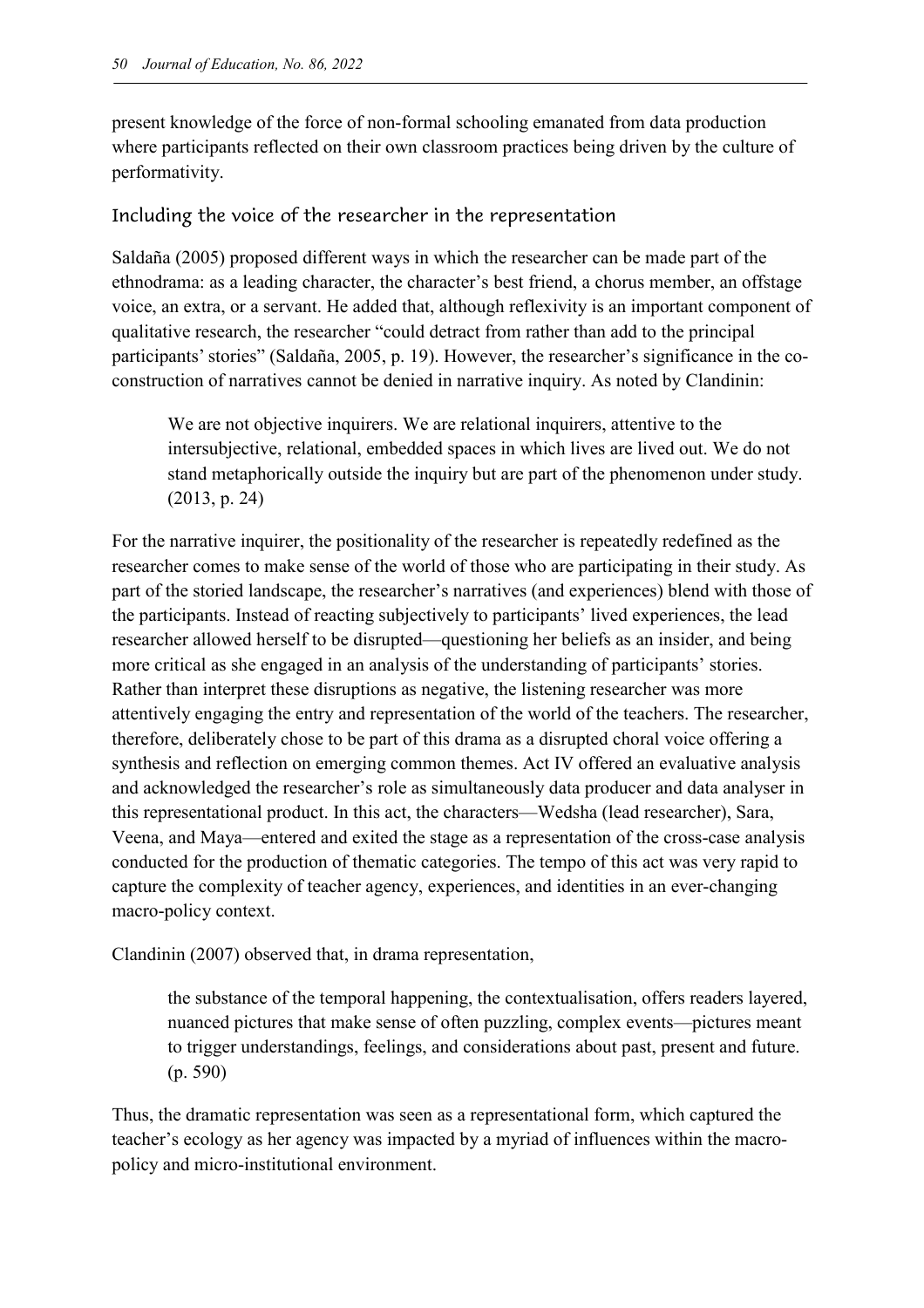#### Harmonising data, ensuring confidentiality and anonymity

This new representational form of an ethnodrama constituted an abstraction and a form of initial analysis, which cohered the raw data into more cognate processed units that aggregated the social and spatial dimensions of the work contexts within which the participants worked. Aggregation further enabled protection of the participants' anonymity, especially given that any attention to individual specificities of the interviewed participants would easily be identifiable. Yet, the researcher deemed it important to acknowledge the schooling landscapes, which constitute a major influence on teacher agency. Hence, the emblematic characters enabled anonymity and confidentiality but, more importantly, allowed the researcher, as the narrator of the ethnodrama, to foreground matters of immediate contextual believability for Mauritian readers of the study who could see themselves represented in the unfolding spaces of credibly depicted schooling environments.

While the dramatic script involved interpretations of data generated through different tools, some dialogues were verbatim extracts from interview transcripts with minor changes to echo the voices of the participants without giving away their identity. For instance, during the interview, Miriam (pseudonym) had compared herself to a withered plant at school. However, when referring to private tuition conducted in her home (in her personal space), she expressed happiness and satisfaction.

Miriam: I would say er, the school environment, the people that are around you, your departmental er . . . the people in your department, in your group, it plays a very big role in making you who you are as a teacher because your surroundings . . . if your surroundings are not very okay for you, for you it's not even acceptable for you, then whatever happens, you are not going to do well. It's the same as with the plant. You know the plant needs sunshine and water. If you are not going to give this so automatically the plant will wither. So, this, I believe that's exactly what happening to me I am not very comfortable in the school at all. (Interview transcript)

Miriam: I love teaching in fact because when I'm giving tuition at home . . . I feel very very *very* at ease. I can shift to Creole without fearing the fact that someone is standing next to my door to go to report to the office that I'm using Creole to explain. Yeah. . . . The deputy rector, she stands at the door of some teachers and then she is looking, she is not looking . . . she's peeping in the class, what's happening. (Interview transcript)

The ethnodrama therefore not only allows anonymity but also, as discussed by Saldaña (2005), emphasises the complex multi-layered voices and experiences of participants. Following the conventions of drama scripts with italicised stage directions and realistic interactions between participants, the ethnodrama aimed at showing the narratives instead of telling (Saldaña, 2005). Meanwhile, through his exemplars, Saldaña (2005) indicated how the ethnodrama can be used to create an artistic voice for the voiceless. This mode of representation was thus appropriate for the study where the researcher could capture the shifts of politeness within entangled spaces. Besides, this form of representation provided artistic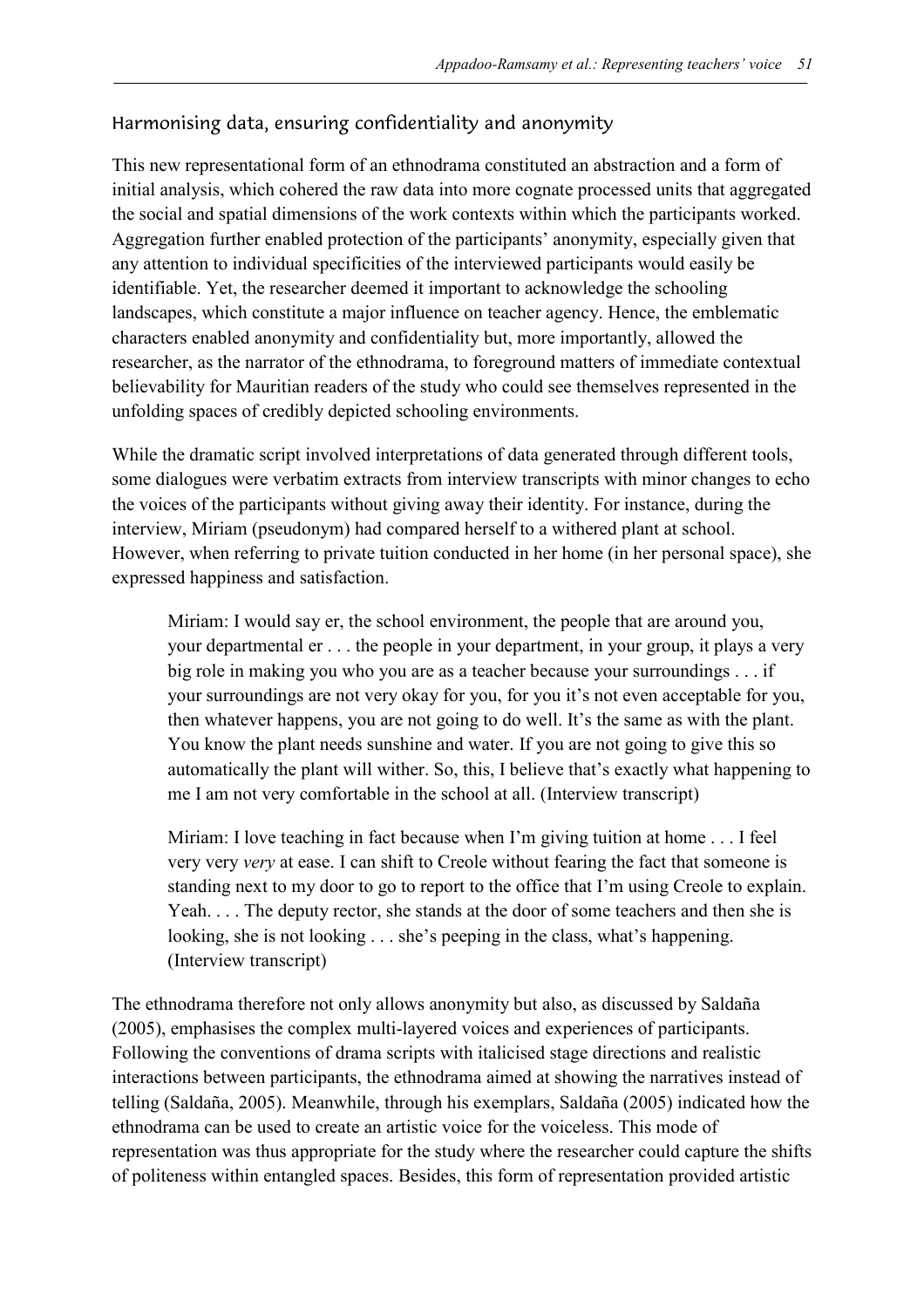licence for the creation of emblematic characters (Saldaña, 2005) that were representative of character traits displayed by the participants. These characters were developed by merging verbatim words from participants, similar experiences and agency, and an artistic interpretation of data generated. Despite not celebrating the participants' individual traits and biographical experiences in individual life stories, the aggregation into emblematic characters creatively offered the narrator/dramatist the opportunity to present the intertwining life histories of teachers as they faced similar struggles while negotiating their agency in a changing environment.

Because the ethnodrama comprised emblematic characters constructed from different participants and the researcher's interpretations of their shared stories, to further ensure anonymity and confidentiality, the ethnodrama script was not shared with participants but, instead, member checking was done on their individual interview transcripts.

# Revealing entangled teacher-participants' voices in space and time

#### Capturing choices of agency in varied spaces

The choice of spatial contexts in the creation of the ethnodrama allowed the researcher to show that agency is not solely the product of specific spaces within which data was produced—in line with the aim of elevating the fieldwork and locating it in broader theoretical landscapes. These landscapes depicted the worlds that the participants reflected or commented on during data production. They were reimagined in the construction of the drama space to activate a conception of a framing rather than a deterministic environment within which to explore the phenomenon. The teachers' connections beyond the immediate specificities of space during fieldwork were also connected into complex spatial contexts. These multi-layered spatialities (sometimes also spanning different temporal confines), which the ethnodrama flowed in and out of, captured the encircling levels of space that surround teacher agency, experiences, and practices. Constructing an ethnodrama thus entails a creative, elaborative project connecting the (parochial) fieldwork to broader (theoretical) spatialities. It is acknowledged that, although the ethnodrama might at first glance appear to be strongly field-sensitive, it stands as an initial level of analysis, which embeds abstractions at a more theoretical level.

Meanwhile, as foregrounded in this article, the different spaces represented showed an understanding of the dominance of compliance in public spaces and the manifestation of other forms of agency in other spaces. For instance, the raw data from Miriam (in the previous section) were represented through emblematic fictional characters in different spaces. This need to comply with micro-institutional regulations and the different agency expressed in the private space was captured through contrasting scenes with Maya (an emblematic character) in her classroom at school and in her private tuition space at home, as exemplified below. Note that the character of Maya was not a representation of Miriam but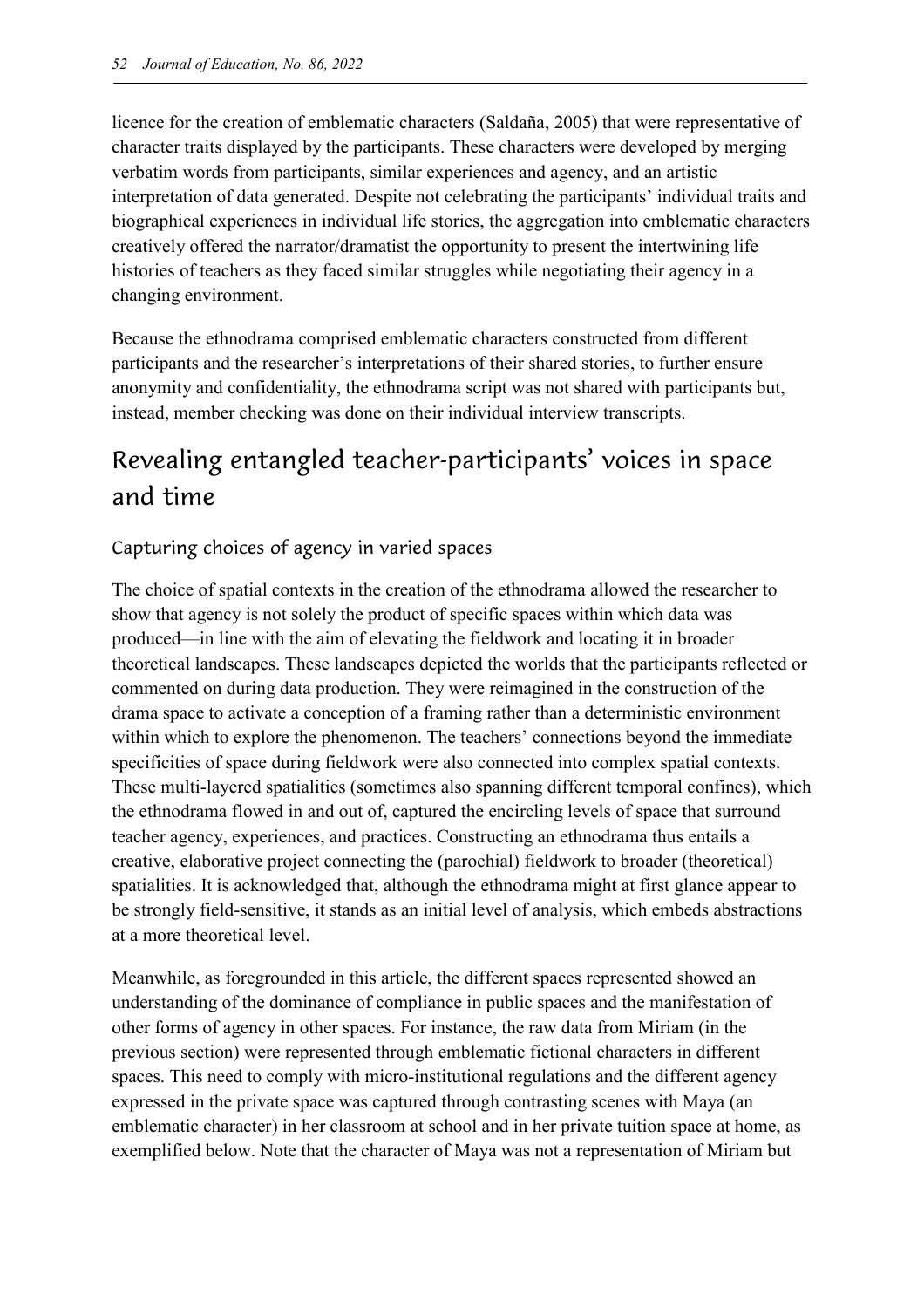an emblematic character, which reflected the common traits, narratives, and experiences of various participants:

The curtains open with white smoke on the stage signalling a flashback as Maya remembers a day at school. This scene takes place in Maya's classroom with a Grade 8 class of 20 students. The walls are empty: a withering plant, a pencil case, a ruler, her scheme of work, two books, and Maya's smart phone are on her table. Maya is writing on the whiteboard. Students are seated: some are writing in their copybooks and others are fighting (making a lot of noise). Maya does not seem to care and appears mechanically involved in her teaching.

Maya [moves to the middle of the stage and addresses the audience]: No respect, no greetings. Is this called teaching? Teaching is not my dream job . . . I'm not passionate about teaching [pause and feeling dejected]. . . . With pressure from school, time constraints due to the timetable, with a difficult home environment, with changing curriculum and examination pressure . . . [breathing heavily, suffocating, closes eyes]. My personal problems pressurise me further, I'm unhappy at home, unhappy at work . . . [failing voice] I am verbally abused at home, and, in turn, I verbally abuse my students. . . . What am I doing? Why? I'm tired [points at the plant on her table] I'm like this plant. The plant needs sunshine and water, otherwise it will wither. That's exactly what is happening to me! I'm withering in this school and, I must admit, my chaotic personal life is also contributing to my state! How I wish I could work as I do during tuitions at home! [heavy sigh] I'm so free and comfortable at home.

There is a shift from Maya's classroom at school to her private tuition classroom at home. The Grade 9 students take their seats and start working in groups. After some minutes, Maya enters the stage, casually dressed, carrying her laptop and some books. Her phone is still on her table; she puts her books on the scheme of work so that it is no longer visible to the audience. She has a broad smile and seems very happy.

Maya: Hi, everyone.

Students: Good afternoon, Miss.

Neila: How was your day, Miss?

Maya: Oh, as usual—tiring! But, now my day is brightening [smiles broadly]. So, have you done your work? (Appadoo-Ramsamy, 2021, p. 130)

#### The micro-institutional space

Maya's agency varied in different spaces. Her micro-institutional space was dominated by restrictions imposed by the rector who, as what Foucault (1975) termed a *technician of behaviour*, controlled the teachers into subservience. The overshadowing rector's presence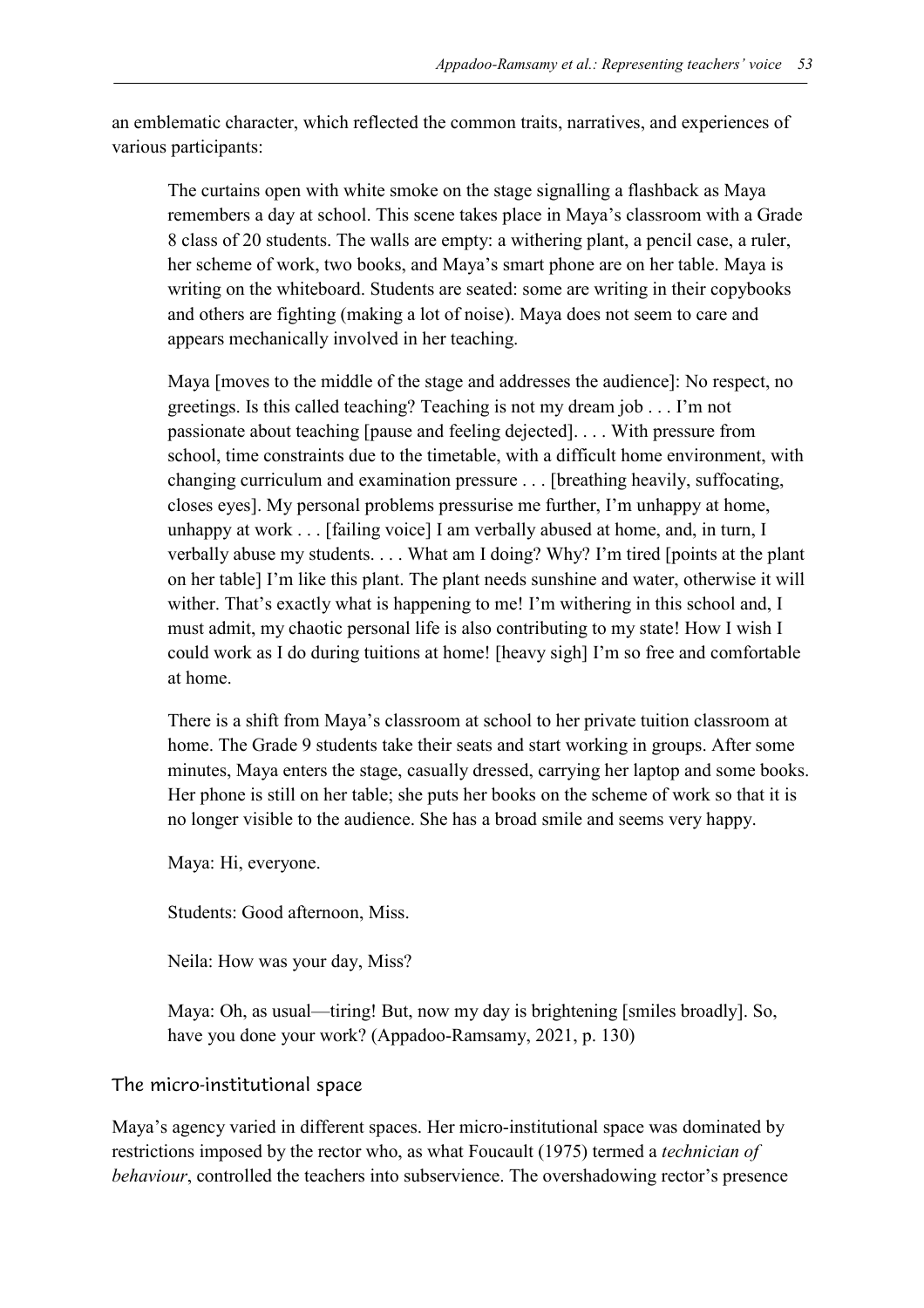curtailed Maya's actions and behaviour. Although the classroom is a space where the teacher should be free to enact her chosen agency, Maya's agency in that space was regulated by the rector's unexpected but regular inspections. Her choice to deliver and give much class work and homework was a response to the systemic conditioning at school. While during private tuition, teaching was therapeutic, at school she was miserable and continued to teach the way she was teaching prior to the reform. She did not show any interest in the reform and prioritised students' performance because she was answerable to the school management. The burden of accountability constrained her agency. Maya was thus presented as a bird with clipped wings—experiencing suffocation, which arose from a strict school culture privileging results. The dramatic representation, therefore, brought out the coexistence of multiple types of agencies by the same individual as exercised in different spaces.

#### The officialised macro space

Teachers inhabit officialised spaces regulated by forces emanating from the broader macropolicy and micro-institutional environment. They often feel trapped in an uncontested terrain where they are expected to practise managed intimacy and adhere to policy dictates. For instance, the dominance of compliance within a conditioned context is captured in the following lines in the ethnodrama.

Veena: I'm sure there are so many other things that influence our way of thinking, but we can't deny that the school and especially this exam-oriented structure controls the way we act, behave or think!

Maya: We have to embrace changes. I don't think we have a choice. And, my school still functions in the same way. I don't expect it to change unless the management changes! We continue to teach the way we have been teaching. But, yes, I'm investing a lot of time in my tuition. I need to prepare my students for their national examinations *and* the Cambridge examinations! At least there I can teach the way I want to teach . . . no restrictions, no strict scheme of work, no "Maya you can't do this or you can't do that." . . . Well, at work I can't go against my rector, I still need my job!

Veena: Sometimes we prefer not to voice our thoughts to rectors or deputy rectors, because we choose to stay in our comfort zone and because some of us have financial commitments. (Appadoo-Ramsamy, 2021, pp. 137–138)

Instead of being empowering, the school environment is dominated by an examinationoriented culture that echoes the sociocultural reality. While, during workshops, some teachers expressed a strong intent to innovate and devise new strategies to participate in curriculummaking, school realities often counter these tendencies with expectations of compliance to standardisation and accountability structures (Erss, 2018; Ryder et al., 2018).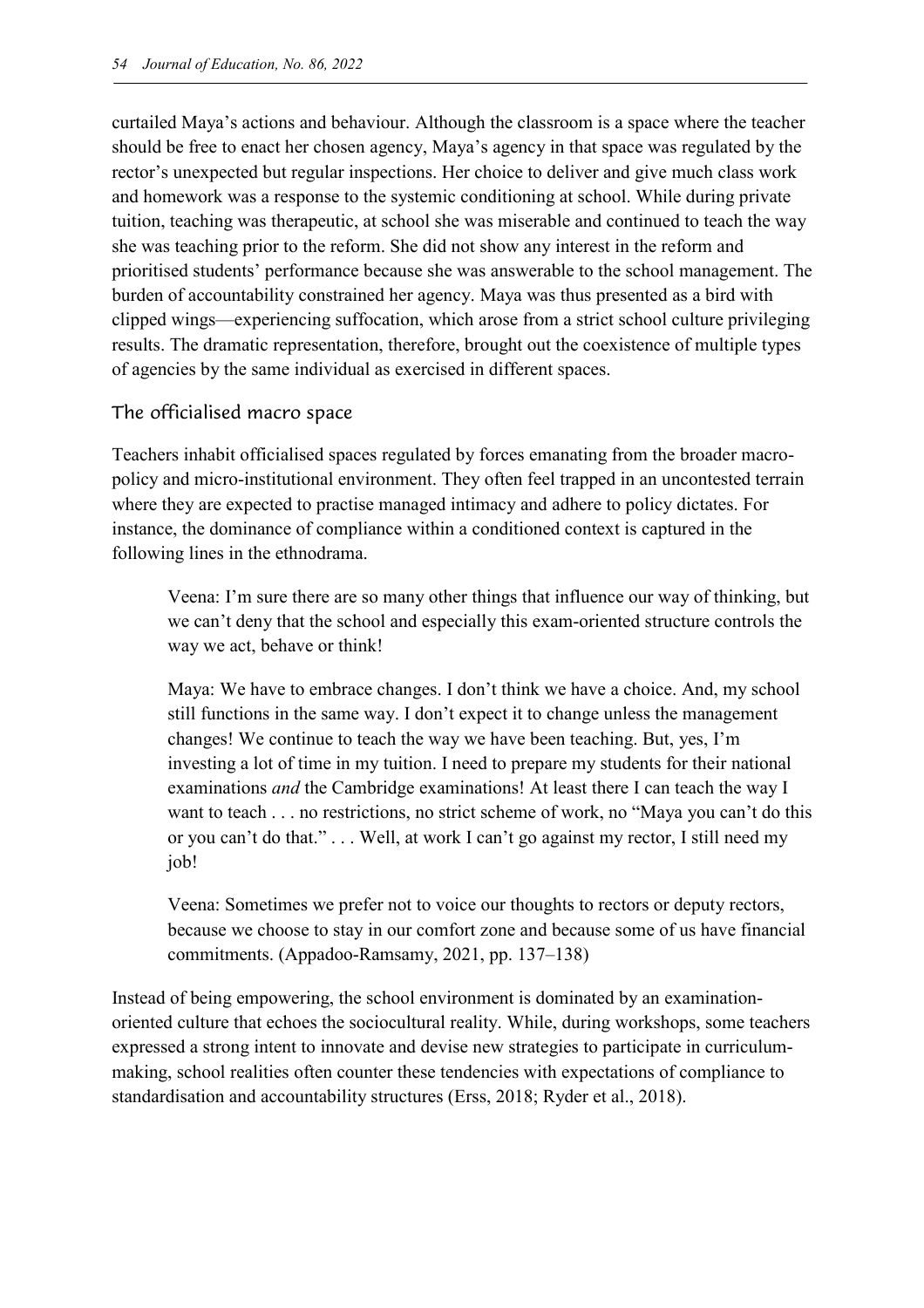#### Beyond active and passive teachers: Agentic presentation of self

The multiple forms of agency exercised in different spaces are mainly strategic and deliberate in response to personal and stakeholders' expectations. An independence of self may, however, be observed as teachers consciously exercise agency in specific ways. For instance, aware of expectations within a socially, politically, and economically bounded space regulated by macro-policy forces, some teachers deliberately put up compliance for fear of losing their jobs or being tagged a "bad" teacher. Although their dissatisfaction surfaces when talking with colleagues (in the staffroom or during workshops), they give in and adhere to a performance-oriented system. Thus, these teachers consciously choose a representation of self and cannot be categorised as docile or as agentic. Nor can it be deduced that a docile teacher is passive and withholds from challenging educational structures. Instead, compliance and resistance, including potential rebelliousness, are various forms of agency that may emanate from the same individual.

Moreover, while literature on teacher agency acknowledges the influence of accountability and varied autonomy on agency (Erss, 2018; Tan, 2016), the helplessness of teachers who are compelled to comply is not emphasised. Compliance is not a choice but a norm, as seen in Maya's reflections on her agency.

Maya: I've been working in a school, which functions like a form of dictatorship. We don't have a voice, we can't question anything, and we are always reprimanded. So, that's sometimes discouraging. Besides, the load of work and being scolded because you are *supposedly* responsible for students' failure . . . *yes*, your place of work makes a difference. *But* I don't think it's only the school. Look at me, I'm aware that my personal problems are frustrating me and I can't give myself fully to my work. It's not just the school. (Appadoo-Ramsamy, 2021, p. 137)

Ethnodrama enabled the researcher to present the complexity of teachers' choices. Despite being part of a managed intimacy guided by a politeness culture, their compliance emanates from various relational sources such as personal commitments and problems. The threedimensional structure of the ethnodrama allowed for a realistic depiction of teachers negotiating their roles, identities, and agency in spaces moulded by various influences (such as personal, micro-institutional, and macro-policy contexts).

# The final act of the ethnodrama: A fictionalised interaction about pandemic times

While the ethnodrama enabled the presentation of the nuanced and complex ways in which teacher agency is exercised during curriculum reform, ending it with a fictional act was a means of emphasising the dynamic changing spaces that constantly influence agency.

The closing act of the study was located two years after the introduction of the new reform (data were collected when the reform had been introduced). This movement in time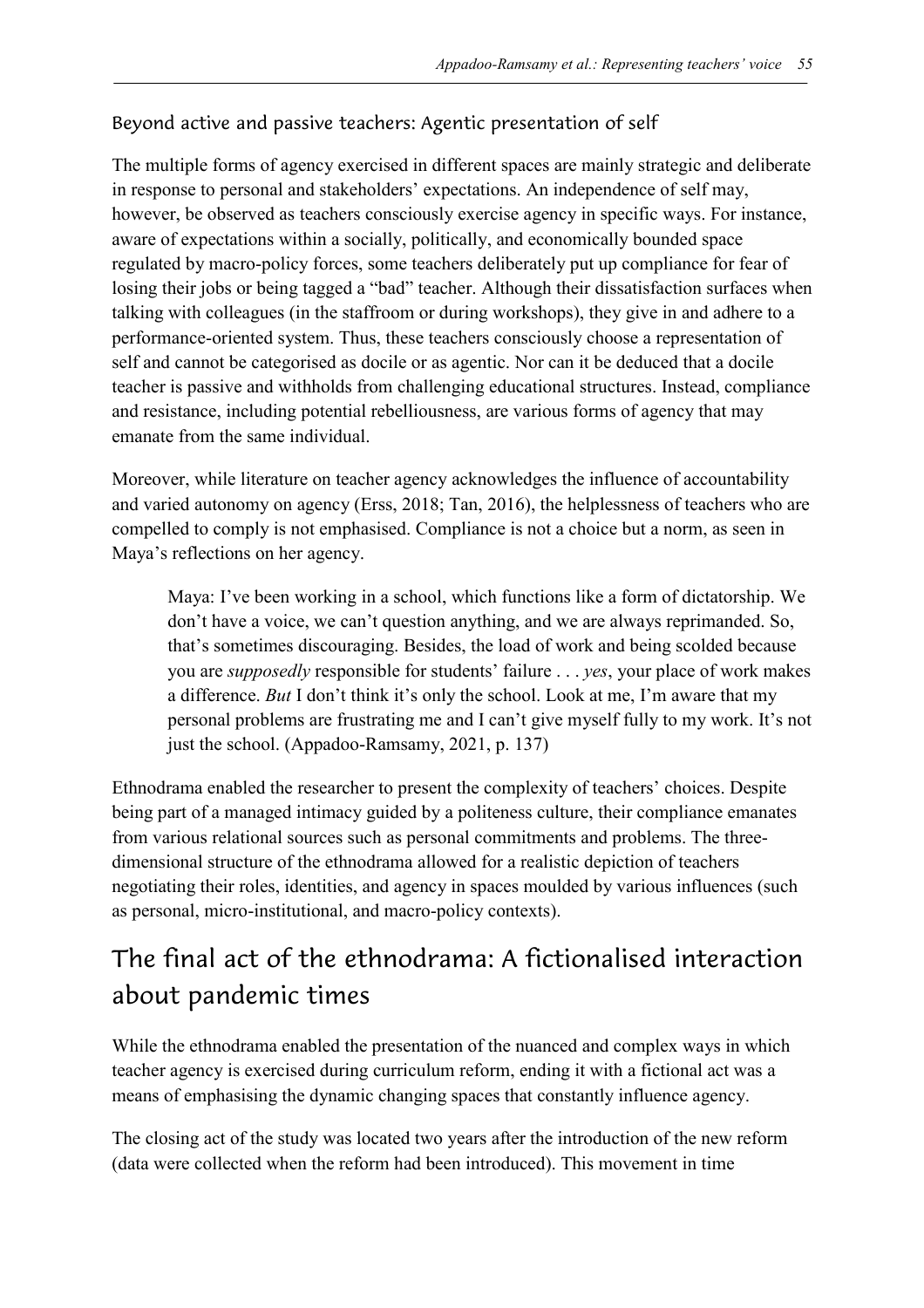showcased the evolving roles, identities, and agencies of teachers. Another change, namely the Covid-19 pandemic that is impacting the social and temporal dimensions inhabited by the teacher, was introduced in this fictionalisation. This inclusion highlighted the fluidity of experiences and how the teacher's context is influenced by both internal (new challenges as teachers reconsider teaching practices) and external forces (exerted on the macro- and micropolicy contexts by the pandemic and other changes). Also, by including another space (that of the examination workshop) and a new change in the dramatic landscape of the closing act, emphasis was laid on the fluidity of social, cultural, and political influences. The managed intimacy and politeness culture were therefore interpreted as part of a context that is evolving. Despite the prevalence of this dominant capitulating culture in the data production site, participants displayed certain resistance and their desired agency or inner thoughts surfaced during the data production and co-construction of narrative.

Hence, the closing ethnodrama act underscored evolving teacher's roles, identities, and agency, as seen below.

Maya: By the way, how was teaching during the confinement?

Veena: Tiring! It was such a mess at the beginning! It was difficult for some students to cope with Zoom, Teams. . .

Maya [interrupting Veena and sounding annoyed]: Difficult? It was horrible! Some students had no access to Internet. Fortunately, I already had WhatsApp groups for some students. At a point, I started enjoying it, but then we had to report regularly to the rector.

Sara: Poor you! It wasn't easy, but a different experience . . . [lights dim as their voices gradually die down]. (Appadoo-Ramsamy, 2021, p. 219)

Imaginatively, the fluidity of experiences and entanglement of agencies presented in this fictional conversation between the emblematic characters reflect the plurality of agencies and the entangled and evolving experiences. Most importantly, this form of representation of teacher agency was not to proffer a solution to the phenomenon. Instead, it opened doors to future research on teachers' responsiveness to a dynamic personal and professional environment.

# The researcher mediating the co-construction of the ethnodrama

The positionality of the researcher was an important influence on the construction and coconstruction of stories. According to Barad (2012), the researcher is part of the diffracted and entangled experiences, and truths that come out of a study as researchers are "part of the world's differential becoming" (p. 77) and there is no "absolute insides or outsides" (p. 9). Hence, the positionality of the researcher is redefined during the analysis, interpretation, and representation. In the ethnodrama, the lead researcher allowed herself to be disrupted and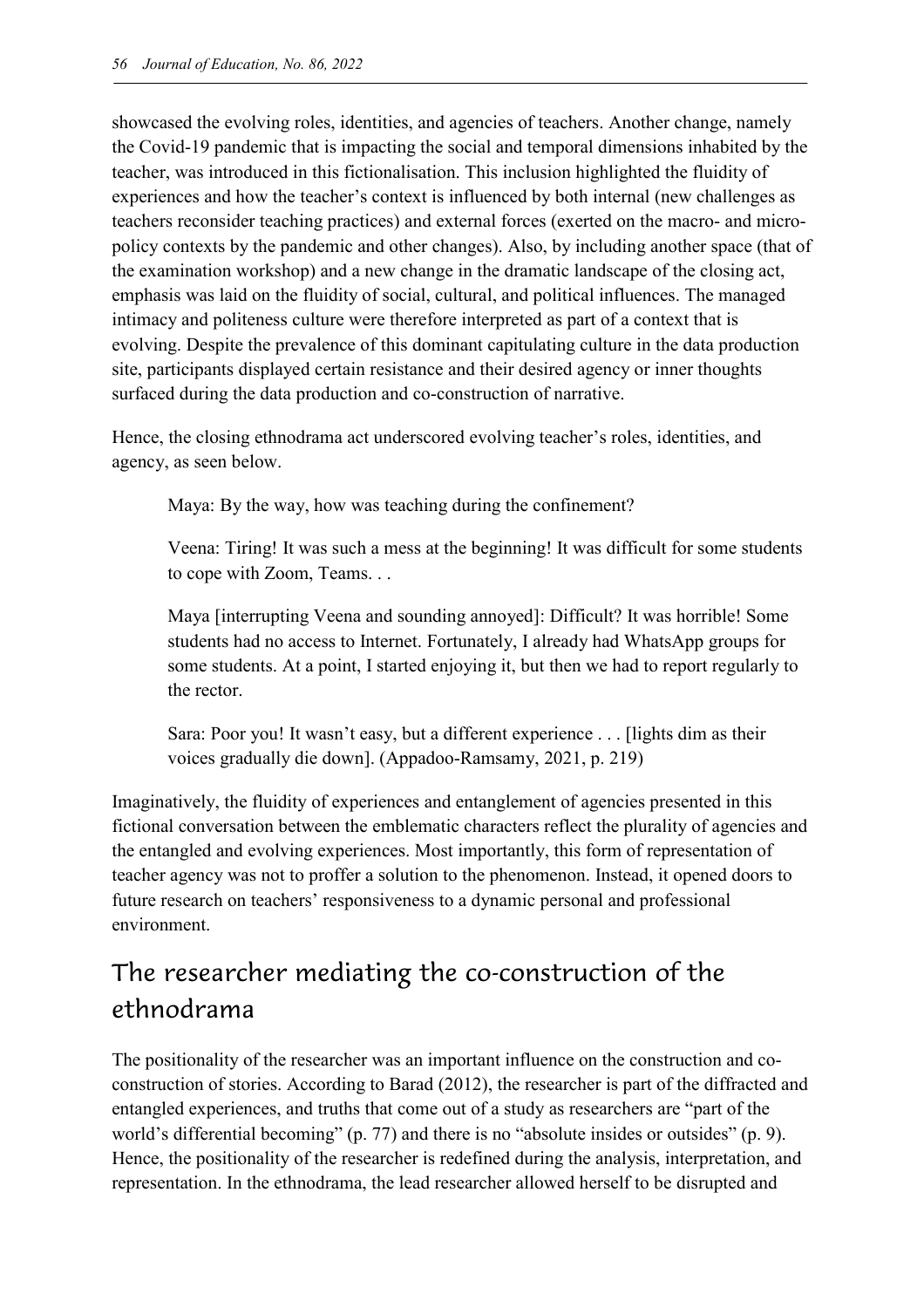included her narratives and reflection in Act IV. This dramatic space echoed her immersion in the lives or life histories of the participants who, at times individualised and at times emblematically exercised various forms of agencies while negotiating their roles and identities in a changing landscape.

The co-construction and interpretation of narratives increased subjectivity even if ethical considerations and reflexivity were upheld. The researcher's presence in the lives of the participants as an insider (an educator) and as an outsider (textbook writer and lecturer) may have catalysed the filtering of memories or fear of sharing in the initial stages. As an insider, she was an accomplice in complying with the examination culture despite at times resisting; she had also been conditioned by similar ideologies, which explains the parallel ontological positions of the participants and researcher. Hence, the impossibility of dissociating the participants' and the researcher's experiences was highlighted in Act IV where the researcher's and teachers' voices merge.

# Concluding thoughts

While the different characters reflect different biographical experiences and represent different types of micro-institutional spaces, it is interesting to observe the entanglement of their experiences and how the different life stories fuse into common truths—why they exercise agency the way they do. Theoretically, the ethnodrama allowed the researcher, by adopting Barad's (2007, 2010, 2014) theory of diffraction at a later stage of analysis, to bring out the entanglement whereby a teacher may exercise agency in different entangled ways simultaneously: in regulated and unregulated spaces; in dealing with students, rectors, and parents; and in sharing with peers during workshops and at school. The ethnodrama, therefore, assisted in acknowledging the plurality of agency. While existing literature has explained agency as an ecological and sociological phenomenon, the ethnodrama, along with Barad's analytical framework, reveals the turbulence, complexity, fluidity, and coexistence of diffracted agencies as teachers exist simultaneously in different spatial and temporal dimensions. A closer analysis of the thematic strands of embedded spatial and temporal forces and the impact on agency sheds light on the reasons why teachers exercise agency not in the simplistic dichotomous way that we started with at the beginning of the study, but through complex and entangled ways.

As a methodological representation, the ethnodrama resolved the challenges of exposing and rendering vulnerable participants in a small island through the creation of emblematic characters. Moreover, the similarities in experiences and forceful compliance in a context of managed intimacy were captured within the three-dimensional structure of the ethnodrama. Also, while the emblematic characters were created to protect the participants' identity, this artistic creation filtered the individuality of participants for the creation of a collective voice. Nevertheless, this does not challenge validity or the representation of truths (Saldaña, 2005) as verbatim lifting from transcripts and creation of settings based on observations and descriptions of experiences during interviews ensured a realistic portrayal of experiences in the ethnodrama script.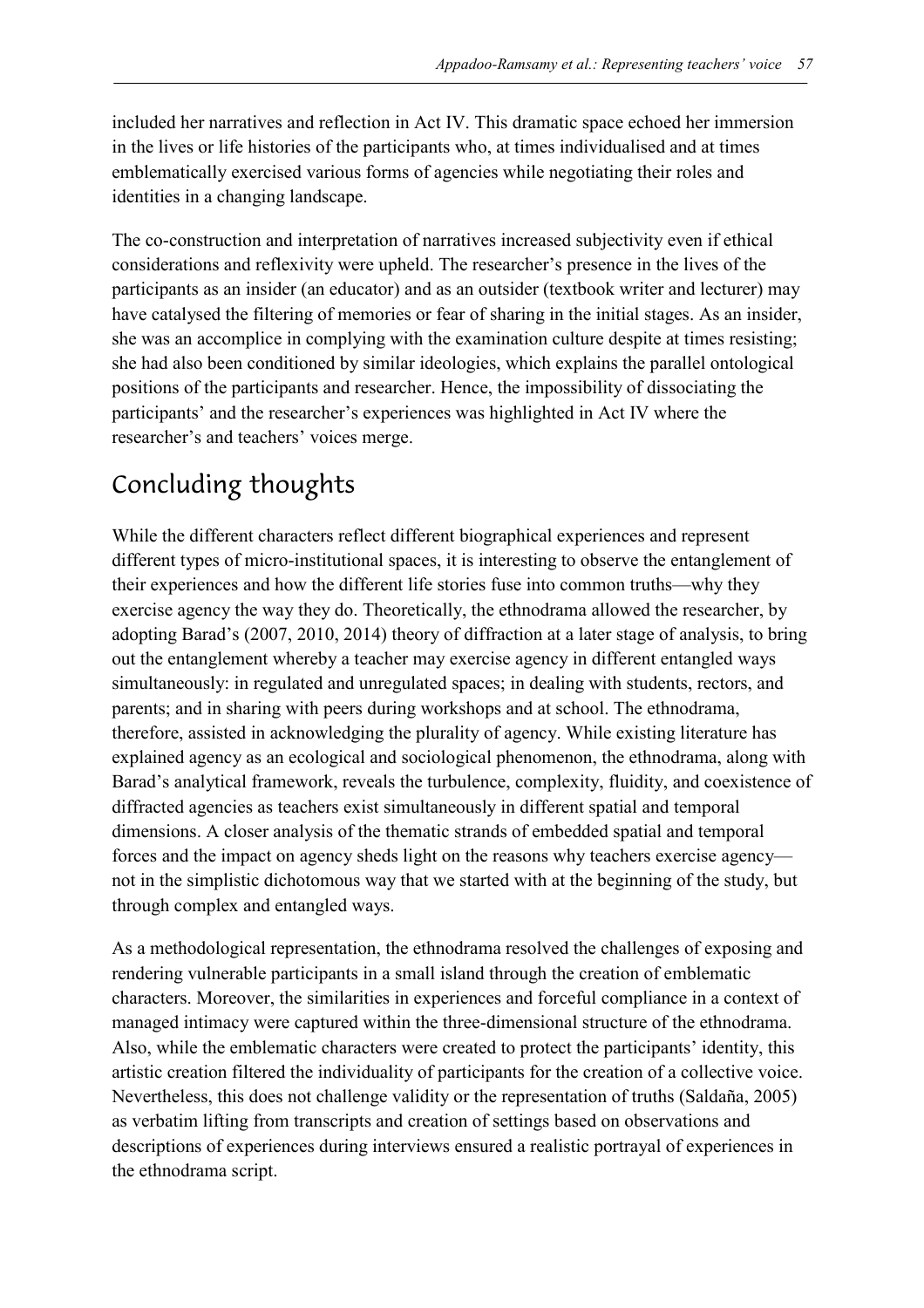The ethnodrama, therefore, emanates as a choice made by the researcher to engage with participants' voices in the co-construction of a representational form that valorises both researcher and participants' voices and interpretations. The argument emphasises the challenges of representing the varied voices of fieldwork activity. Moreover, it suggests that the voices include not just the researcher's interpretations of the fieldwork, but also the multifaceted worldviews of the researched as well as the potential broader audience of the research. The research space is entangled with varied living present entities and off-the-stage interlocutors. This study challenges the arrogance of researchers who choose to talk on behalf of their participants. Researchers may be considered as patronising or even silencing the voice of the researched when the powerful teller of participant stories chooses to represent the "voice of the voiceless." Sometimes, researchers present their research endeavour as some form of empowerment of those who are placed on the margins. Instead, the ethnodrama as a representational device allows both the researcher and their participants to coexist in an interactive dialogical engagement. This dialogical space allows for both the researcher and the researched to authentically cohere, contest, and even oppose varying views about the phenomenon that is being explored. Furthermore, the representation of a drama format invites an unseen audience into making its own interpretations of the presented unfolding dramatic dialogue. The format celebrates the complexity of shared meaning-makings drawing on multiple interlocutors rather than presenting hierarchically only the voice of the researcher as the prime teller of the tale.

This ethnodrama, therefore, invites a broadening of talking and listening complexly to the voices of the participants in the field. The medium is the message because the ethnodrama attends to how we tell the stories of the participants (representation), which is as important as what stories need to be told (the propositional content). The choice of representation is an essential analytical component, which captures the complexity of the phenomenon as lived and experienced by participants. The drawing of the voices of the specific participants of this study of teachers from a small island context into a world stage of theorising teacher agency is also a celebration. In this way, the ethnodrama medium constitutes not just a creative, imaginative form of entering into the world of the fieldwork of a research study—it is, in itself, a theoretical manifestation.

## Acknowledgements

Special thanks to the supervisors of the study, Michael Anthony Samuel and Aruna Ankiah-Gangadeen, for their valuable support and contributions in coauthoring this article.

## References

Appadoo-Ramsamy, W. (2021). *Teacher agency: A case study of Mauritius* [Unpublished doctoral thesis]. University of KwaZulu-Natal, South Africa.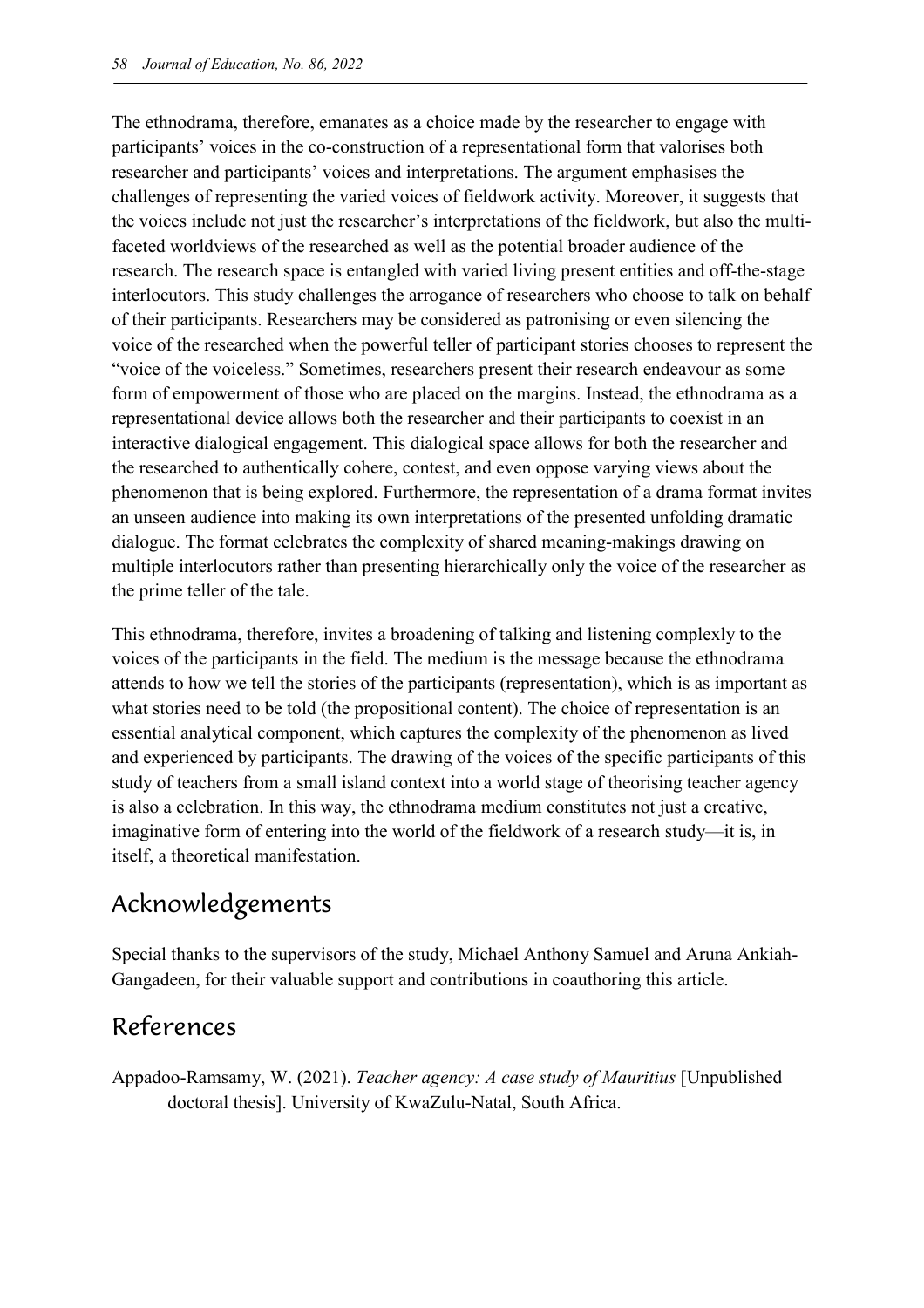- Ball, S., Maguire, M., Braun, A., Perryman, J., & Hoskins, K. (2012). Assessment technologies in schools: "Deliverology" and the "play of dominations." *Research Papers in Education*, *27*(5), 513–533. https://doi.org/10.1080/02671522.2010.550012
- Bandura, A. (2006). Towards a psychology of human agency. *Perspectives on Psychological Science, 1*(2), 164–180. https://doi.org/10.1111/j.1745-6916.2006.00011.x.
- Barad, K. (2007). *Meeting the universe halfway: Quantum physics and the entanglement of matter and meaning*. Duke University Press.
- Barad, K. (2010). Quantum entanglements and hauntological relations of inheritance: Dis/continuities, spacetime enfoldings, and justice-to-come. *Derrida Today, 3*(2), 240–268. https://doi.org/ 10.3366/DRT.2010.0206
- Barad, K. (2012). "Intra-actions": An interview with Karen Barad by Adam Kleinman. *Mousse, 34*, 76–81. http://johannesk.com/posthumanist/readings/barad-mousse.pdf
- Barad, K. (2014). Diffracting diffraction: Cutting together-apart. *Parallax, 20*(3), 168–187. https://doi:10.1080/13534645.2014.927623
- Biesta, G., Priestley, M., & Robinson, S. (2017). Talking about education: Exploring the significance of teachers' talk for teacher agency. *Journal of Curriculum Studies, 49*(1), 38–54. https://doi.org/10.1080/00220272.2016.1205143
- Bray, M. (1991). Education in small states: Growth of interest and emergence of a theory. *Prospects: Quarterly Review of Education, 29*(4), 503–516. https://unesdoc.unesco.org/ark:/48223/pf0000093107
- Bray, M. (2020). Swimming against the tide: Comparative lessons from government efforts to prohibit private supplementary tutoring delivered by regular teachers. *Hungarian Education Research Journal, 11*(2), 168–188. https://doi.org/10.1556/063.2020.00031
- Clandinin, D. J. (Ed.). (2007). *Handbook of narrative inquiry*. SAGE Publications.
- Clandinin, D. J. (2013*). Engaging in narrative inquiry*. Left Coast Press.
- Corbin, J., & Strauss, A. (2008). *Basics of qualitative research: Techniques and procedures for developing grounded theory* (3rd ed.). SAGE Publications. https://doi.org/10.4135/9781452230153
- Creswell, J. W. (2009). *Research design*. SAGE Publications.
- Crossley, M. (2016). Rethinking, applying and extending research on education in small states. *Island Studies, 3*(1), 10–13.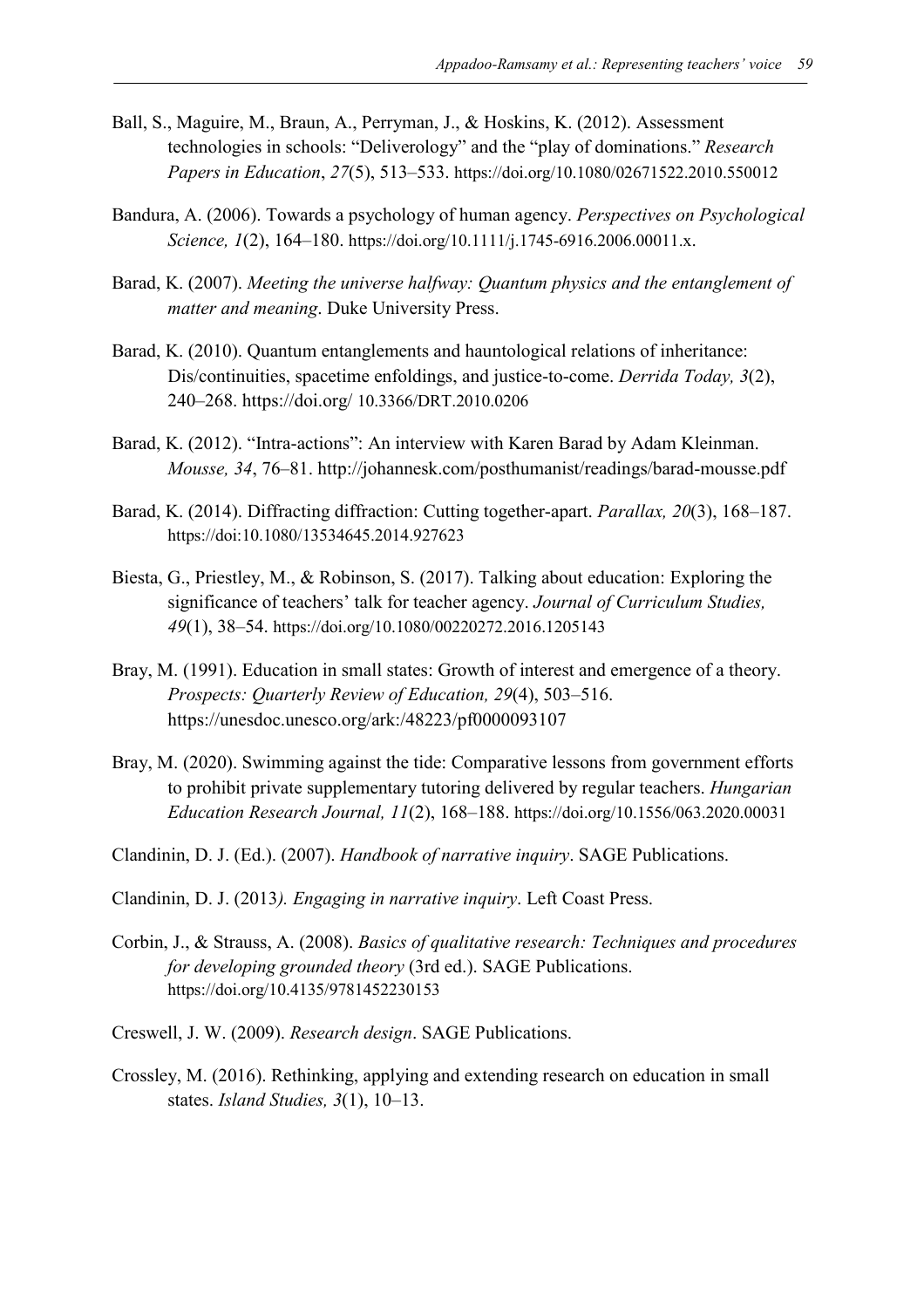- Davis, S. (2018). Beyond ethnodrama: Exploring nursing history and identity through scriptwriting as research. *NJ, 42*(1), 37–50. https://doi.org/10.1080/14452294.2018.1443753
- Dhunpath, R., & Samuel, M. (Eds.) (2009). *Life history research: Epistemology, methodology and representation*. Sense Publishers.
- Ely, M. (2007). In-forming re-presentations. In D. J. Clandinin (Ed.)*, Handbook of narrative inquiry* (pp. 567–598). SAGE Publications.
- Erss, M. (2018). "Complete freedom to choose within limits": Teachers' views of curricular autonomy, agency and control in Estonia, Finland and Germany. *The Curriculum Journal*, *29*(2), 238–256. https://doi.org/10.1080/09585176.2018.1445514
- Foucault, M. (1975). *Discipline & punish: The birth of the prison*. Vintage Books.
- Freeman, D. (1996). The "unstudied problem": Research on teacher learning in language teaching. In D. Freeman & J. Richards (Eds.), *Teacher learning in language teaching* (pp. 351–378). Cambridge University Press.
- Fullan, M. (2013). The new pedagogy: Students and teachers as learning partners. *Learning Landscapes*, 6(2). https://www.yumpu.com/en/document/read/48867715/michaelfullan-learning-landscapes
- Gallagher, K. (2007). Theatre pedagogy and performed research: Respectful forgeries and faithful betrayals. *Theatre Research in Canada/Recherches Théâtrales Au Canada, 28*(2). https://journals.lib.unb.ca/index.php/TRIC/article/view/11120/11816
- Germeten, S. (2013). Personal narratives in life history research. *Scandinavian Journal of Educational Research, 57*(6), 612–624. https://doi.org/10.1080/00313831.2013.838998
- Halligan, K. (2005). The cockroach. In University of Cambridge International Examinations (Ed.), *Songs of ourselves* (p. 171). Foundation Books.
- Jansen, J., & Farmer-Philips, T (Eds.) (2021). Teaching in and beyond pandemic times**.** *African Sun Medi*a.
- Kelly, V. (2008). *The curriculum: Theory and practice* (6th ed.). SAGE Publications.
- Lambert, D., & Morgan, J. (2010). *Teaching geography 11–18: A conceptual approach*. Open University Press.
- Mariaye, H. (2016). Postcolonial education development in Mauritius. In M. Samuel & H. Mariaye (Eds.), *Continuity, complexity, and change: Teacher education in Mauritius*. Common Ground Publishing.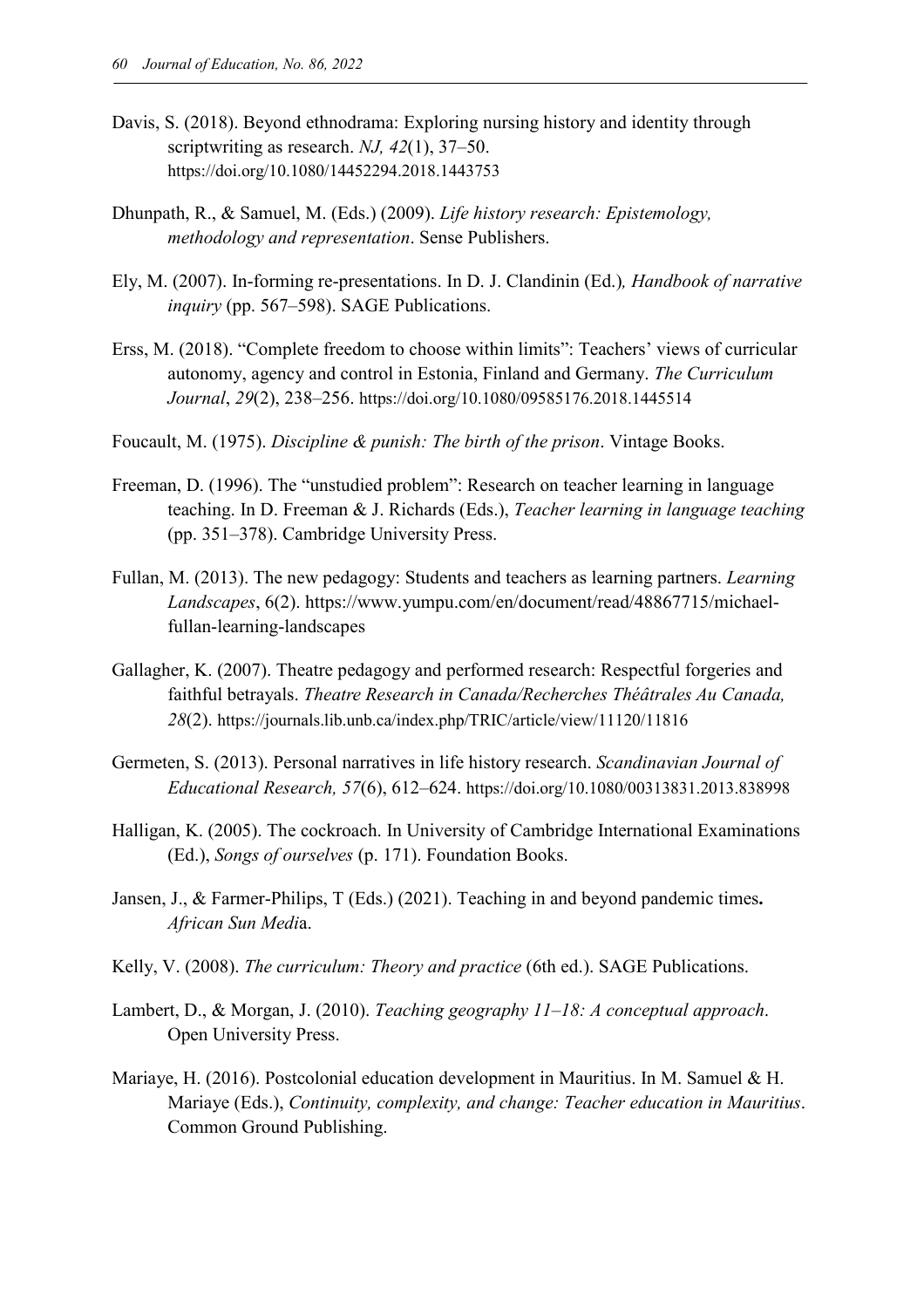- Mattingly, C. F. (2007). Acted narratives: From storytelling to emergent dramas. In D. J. Clandinin (Ed.)*, Handbook of narrative inquiry* (pp. 405–425). SAGE Publications.
- Mattson, E., & Harley, K. (2003). Teacher identities and strategic mimicry in the policy/practice gap. In K. Lewin, M. Samuel, & Y. Sayed (Eds.), *Changing patterns of teacher education in South Africa: Policy, practice and prospects* (pp. 284–305). Heinemann.
- McAdams, D. P. (2012). Exploring psychological themes through life-narrative accounts*.* In J. A. Holstein & J. F. Gubrium (Eds.), *Varieties of narrative analysis* (pp. 15–13). SAGE Publications.
- McCance, T. V., McKenna, H. P., & Boore, J. R. (2001). Exploring caring using narrative methodology: An analysis of the approach. *Journal of Advanced Nursing, 33*(3), 350– 356. doi: 10.1046/j.1365-2648.2001.01671.x
- Mitchell, D. (2016). Geography teachers and curriculum making in "changing times." *International Research in Geographical and Environmental Education, 25*(2), 121– 133. http://dx.doi.org/10.1080/10382046.1149338
- Oolbekkink-Marchand, H. W., Hadar, L. L., Smith, K., Helleve, I., & Ulvik, M. (2017). Teachers' perceived professional space and their agency. *Teaching and Teacher Education, 62*, 37–46. https://doi.org/10.1016/j.tate.2016.11.005
- Pantić, N. (2015). A model for study of teacher agency for social justice. *Teachers and Teaching, 21*(6), 759–778. https://doi.org/10.1080/13540602.2015.1044332
- Pappa, S., Moate, J., Ruohotie-Lyhty, M., & Eteläpelto, A. (2017). Teacher agency within the Finnish CLIL context: Tensions and resources. *International Journal of Bilingualism*. https://doi.org/10.1080/13670050.2017.1286292
- Polkinghorne, D. E. (1995). Narrative configuration in qualitative analysis. In J. A. Hatch & R. Wisniewski (Eds.), *Life history and narrative* (pp. 7–23). Falmer Press.
- Priestley, M., Biesta, G. J. J., & Robinson, S. (2015). Teacher agency: What is it and why does it matter? In J. Evers & R. Kneyber (Eds.), *Flip the system: Changing education from the bottom up* (pp. 134–148). Routledge.
- Priestley, M., Edwards, R., Priestley, A., & Miller, K. (2012). Teacher agency in curriculum making: Agents of change and spaces for manoeuvre. *Curriculum Inquiry, 42*(2), 191–214. https://doi.org/10.2307/23253807
- Pring, R. (2013). *The life and death of secondary education for all*. Routledge.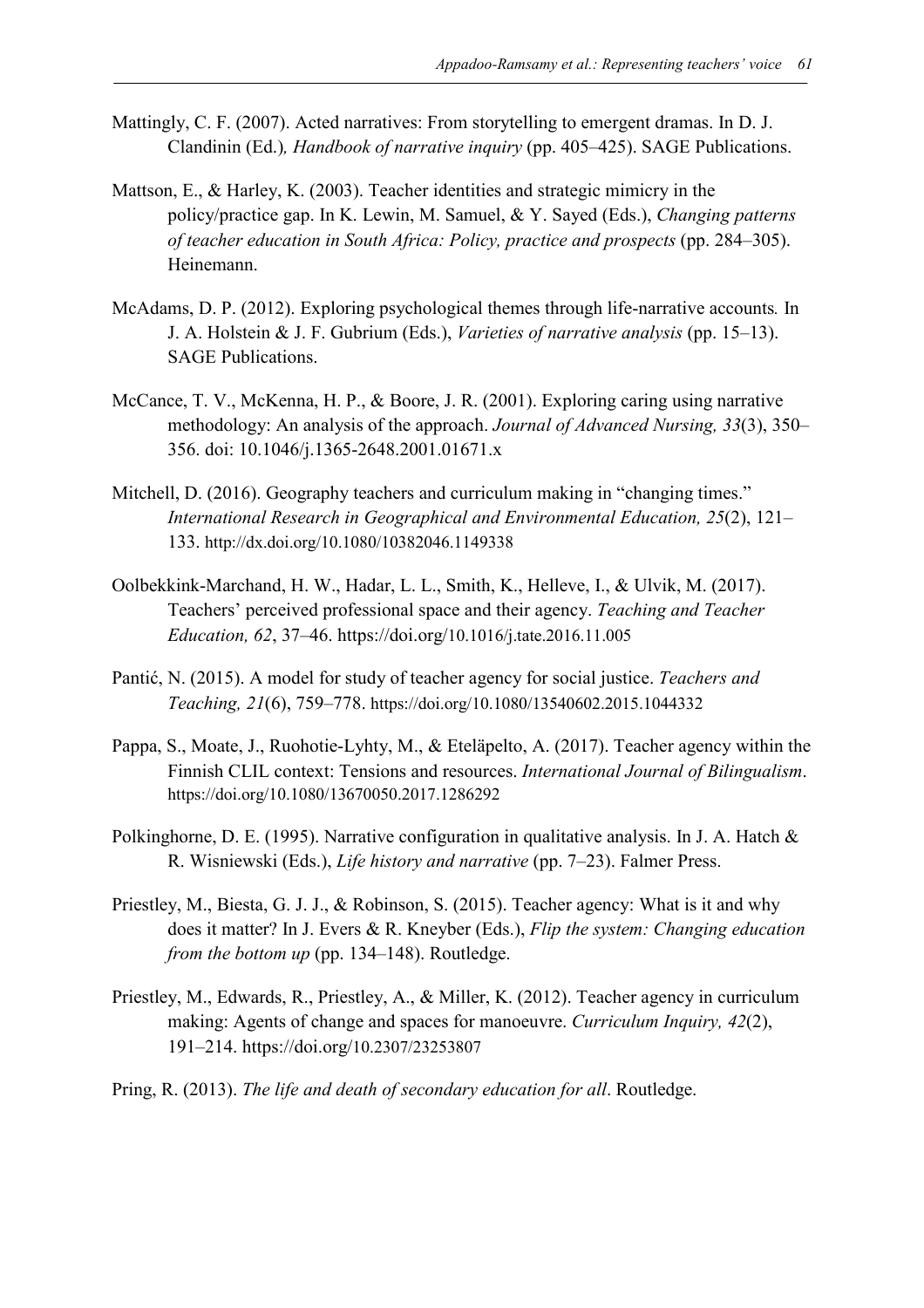Ryder, J., Lidar, M., Lundqvist, E., & Östman, L. (2018). Expressions of agency within complex policy structures: Science teachers' experiences of education policy reforms in Sweden. *International Journal of Science Education, 40*(5), 538–563. https://doi.org/10.1080/09500693.2018.1435921Saldaña, J. (2003). Dramatizing data: A primer. *Qualitative Inquiry, 9*(2), 218–236. https://doi.org/10.1177%2F1077800402250932

Saldaña, J. (Ed.). (2005). *Ethnodrama: An anthology of reality theatre*. Altamira Press.

- Saldaña, J. (Ed.). (2008). *Ethnodrama and ethnotheatre.* In J. G. Knowles & A. L. Cole (Eds.), *Handbook of the arts in qualitative research: Perspectives, methodologies, examples, and issues* (pp. 195–208). SAGE Publications.
- Saldaña, J. (2011). *Ethnotheatre: Research from page to stage*. Left Coast Press.
- Samuel, M. (2008). Accountability to whom? For what? Teacher identity and the force field model of teacher development. *Perspective in Education, 26*(2), 3–16.
- Samuel, M. (2015). Beyond narcissism and hero-worshipping: Life history research and narrative inquiry*. Alternation*, *22*(2), 8–28. http://alternation.ukzn.ac.za/Files/docs/22.2/02%20Samuel.pdf
- Samuel, M., & Mariaye, H. (Eds.). (2016). *Continuity, complexity, and change: Teacher education in Mauritius*. Common Ground Publishing.
- Singh-Pillay, A., & Samuel, M. A. (2017). Life sciences teachers negotiating professional development agency in changing curriculum times. *EURASIA Journal of Mathematics, Science and Technology Education, 13*(6), 1749–1763. https://doi.org/10.12973/eurasia.2017.00696a
- Smeyers, P., & Verhesschen, P. (2001). Narrative analysis as philosophical research: Bridging the gap between the empirical and the conceptual. *International Journal of Qualitative Studies in Education, 14*(1), 71–84. https://doi.org/10.1080/09518390010007629
- Smith, B., & Sparkes, A. C. (2012). Making sense of words and stories in qualitative research: Strategies for consideration. In G. Tenenbaum, R. C. Eklund, & A. Kamata (Eds.), *Measurement in sport and exercise psychology* (pp. 119–129). Human Kinetics.
- Tan, C. (2016). Teacher agency and school-based curriculum in China's non-elite schools. *Journal of Educational Change, 17*, 1–16. https://doi.org/10.1007/s10833-016-9274-8
- Tao, J., & Gao, X. (2017). Teacher agency and identity commitment in curricular reform. *Teaching and Teacher Education, 63*, 346–355. https://isiarticles.com/bundles/Article/pre/pdf/99631.pdf